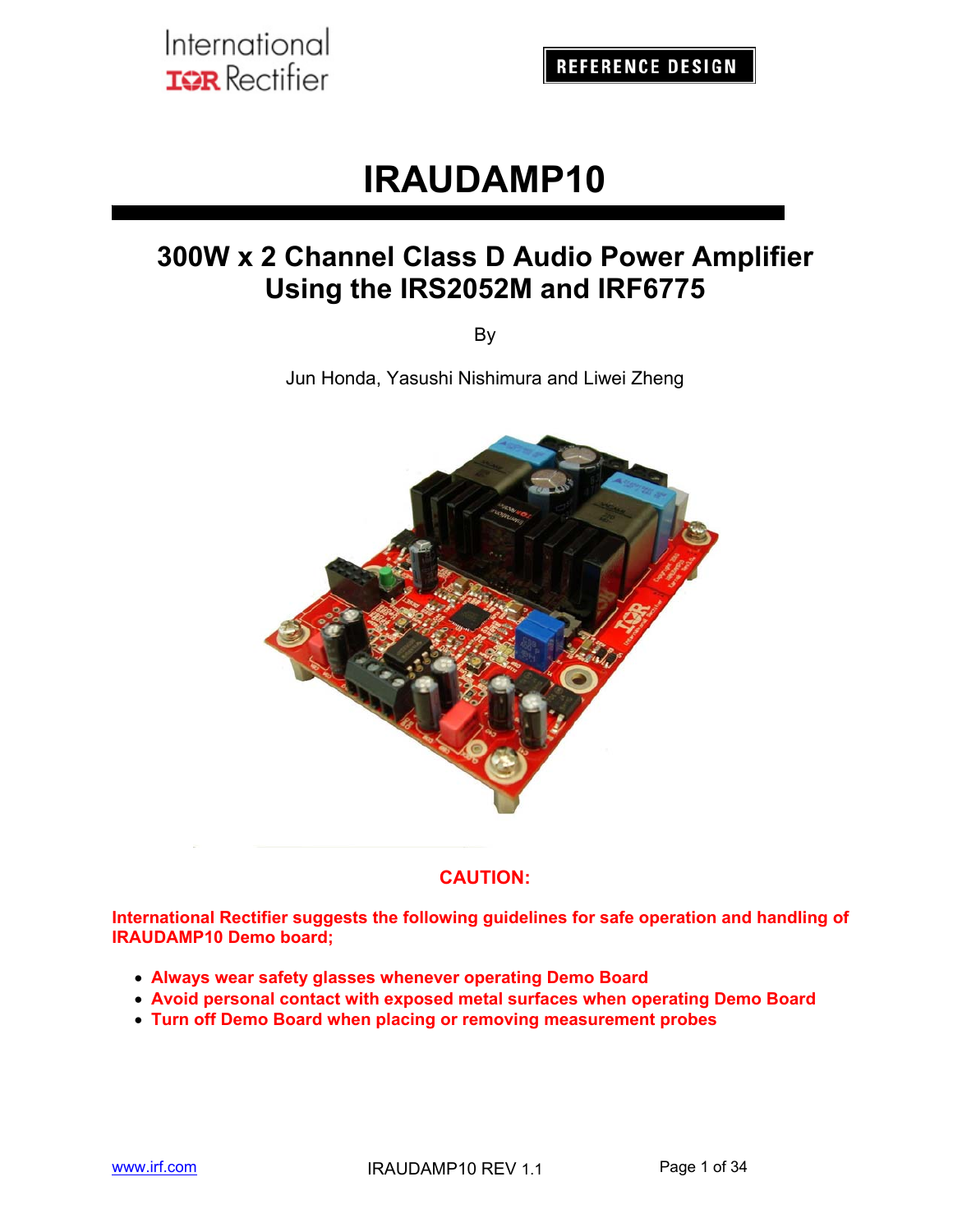## **REFERENCE DESIGN**

**PAGE** 

### **TABLE OF CONTENTS**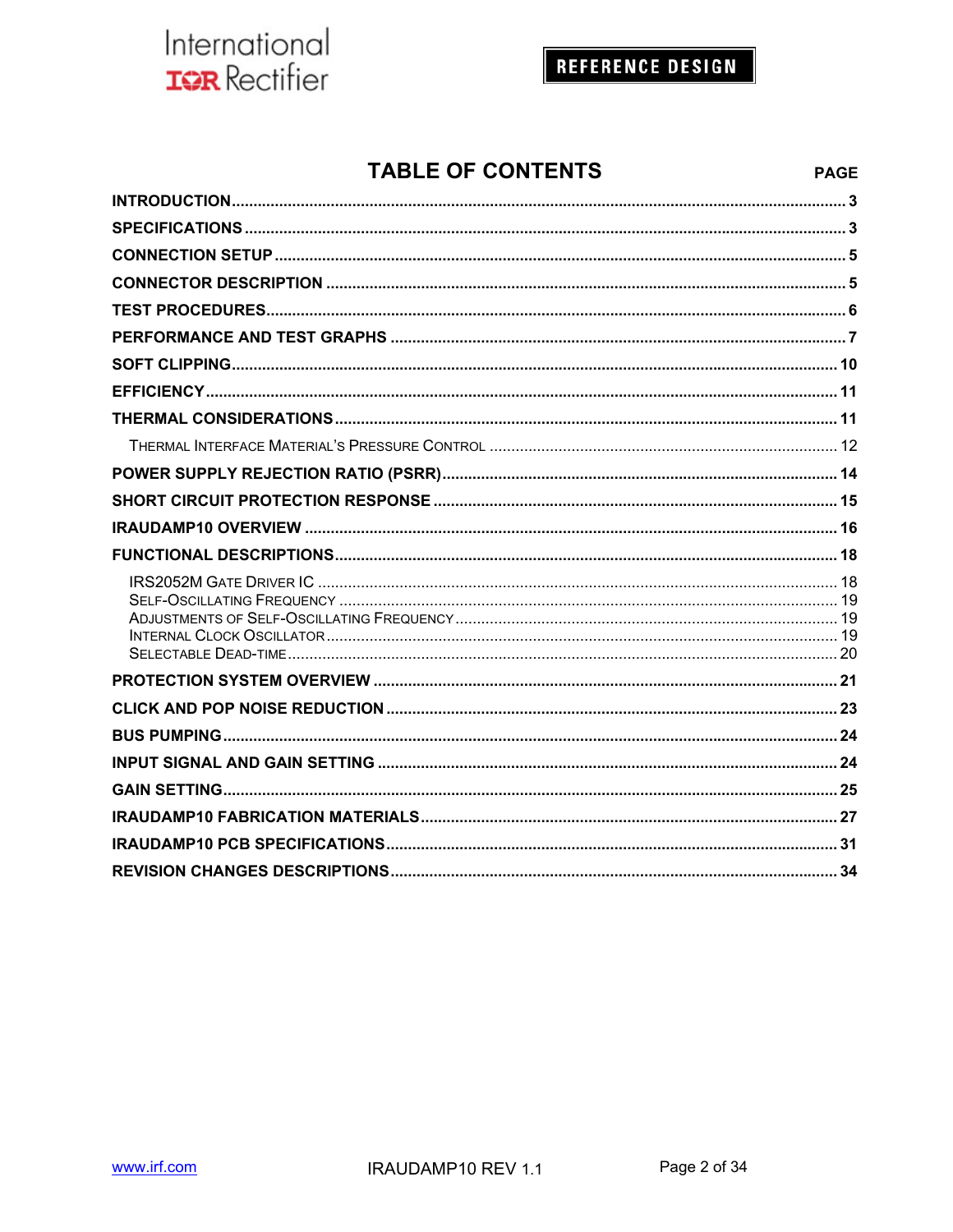### **Introduction**

The IRAUDAMP10 Demo board is a reference design which uses only one IC (IRS2052M) to derive appropriate input signals, amplify the audio input, and achieve a two-channel 280 W/ch (4Ω, THD+N=1%) half-bridge Class D audio power amplifier. The reference design demonstrates how to use the IRS2052M Class D audio controller and gate driver IC, implement protection circuits, and design an optimum PCB layout using IRF6775 DirectFET MOSFETs. The reference design contains all the required housekeeping power supplies for ease of use. The two-channel design is scalable, for power and number of channels.

#### **Applications**

- AV receivers
- Home theater systems
- Mini component stereos
- Powered speakers
- Sub-woofers
- Musical Instrument amplifiers
- Automotive after market amplifiers

#### **Features**

| Output Power:                        | 300W x 2 channels $(4\Omega, THD+N=1\%)$                                  |
|--------------------------------------|---------------------------------------------------------------------------|
|                                      | or 370W x 2 channels (4 $\Omega$ , THD+N=10%)                             |
| Residual Noise:                      | 220µV, IHF-A weighted, AES-17 filter                                      |
| Distortion:                          | $0.008\%$ THD+N @ 100W, 4 $\Omega$                                        |
| Efficiency:                          | 90% @ 300W, $4\Omega$ , single-channel driven, Class D stage              |
| <b>Multiple Protection Features:</b> | Over-current protection (OCP), high side and low side                     |
|                                      | Over-voltage protection (OVP),                                            |
|                                      | Under-voltage protection (UVP), high side and low side                    |
|                                      | Over-temperature protection (OTP)                                         |
| PWM Modulator:                       | Self-oscillating half-bridge topology with optional clock synchronization |

### **Specifications**

|                                 | <b>General Test Conditions (unless otherwise noted)</b> | <b>Notes / Conditions</b>                                           |
|---------------------------------|---------------------------------------------------------|---------------------------------------------------------------------|
| <b>Supply Voltages</b>          | ±50V                                                    |                                                                     |
| Load Impedance                  | 4Ω                                                      |                                                                     |
| Self-Oscillating Frequency      | 500kHz                                                  | No input signal, Adjustable                                         |
| <b>Gain Setting</b>             | 30.8dB                                                  | 1Vrms input yields rated power                                      |
| <b>Electrical Data</b>          | <b>Typical</b>                                          | <b>Notes / Conditions</b>                                           |
| <b>IR Devices Used</b>          | IRS2052M Audio Controller and Gate-Driver,              |                                                                     |
|                                 | <b>IRF6775 DirectFET MOSFETs</b>                        |                                                                     |
| Modulator                       |                                                         | Self-oscillating, second order sigma-delta modulation, analog input |
| Power Supply Range              | $\pm$ 25V to $\pm$ 50V                                  | Bipolar power supply                                                |
| Output Power CH1-2: (1% THD+N)  | 300W                                                    | 1kHz, ±50V                                                          |
| Output Power CH1-2: (10% THD+N) | 370W                                                    | 1kHz, ±50V                                                          |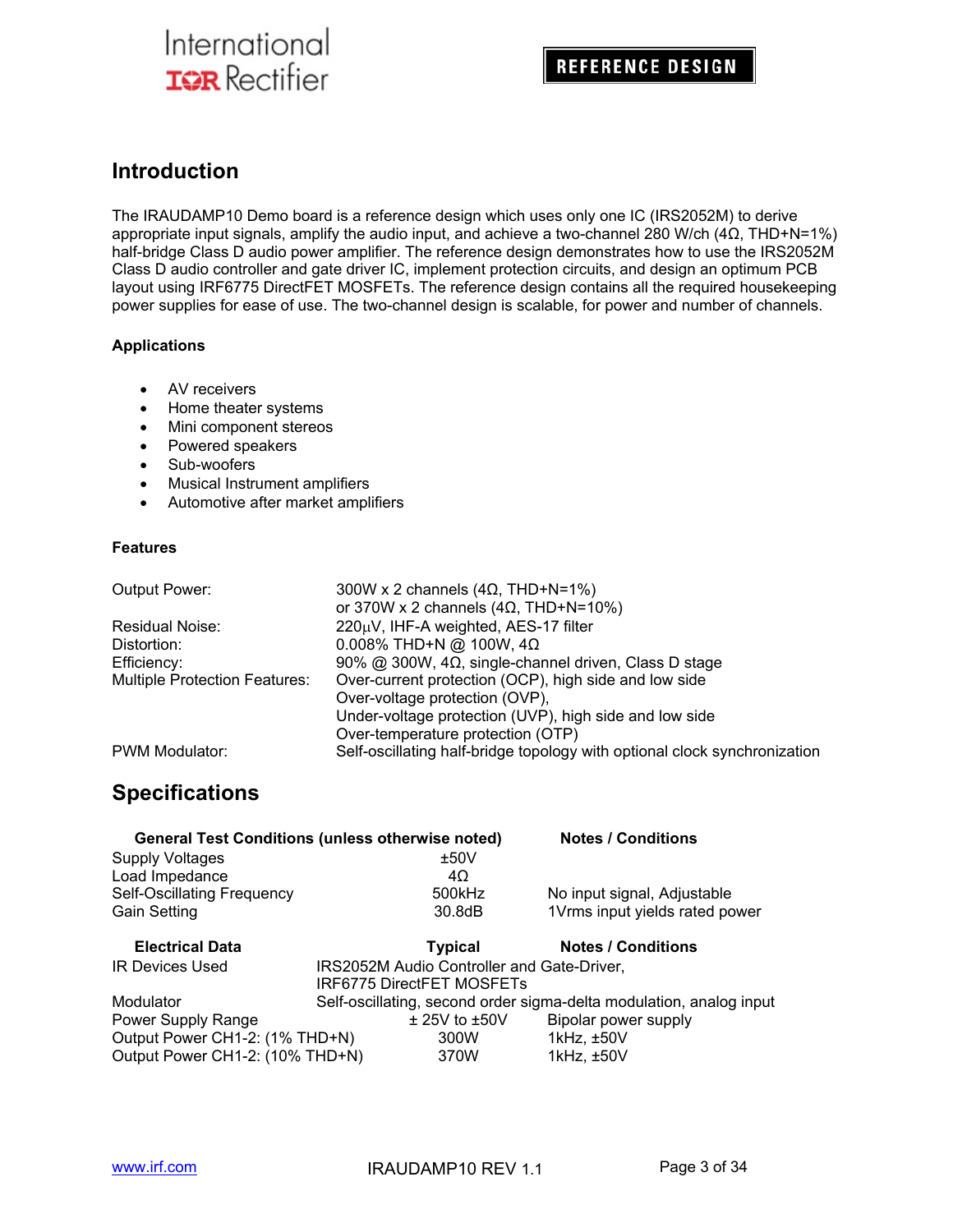## **REFERENCE DESIGN**

| Rated Load Impedance                | $8-40$    | Resistive load                                |
|-------------------------------------|-----------|-----------------------------------------------|
| <b>Standby Supply Current</b>       | +45/-95mA | No input signal                               |
| <b>Total Idle Power Consumption</b> | 7W        | No input signal                               |
| <b>Channel Efficiency</b>           | $90\%$    | Single-channel driven,<br>300W, Class D stage |
|                                     |           |                                               |

| <b>Audio Performance</b>          | <b>Class D</b><br>Output | <b>Notes / Conditions</b>                              |
|-----------------------------------|--------------------------|--------------------------------------------------------|
| THD+N. 1W                         | 0.015%                   |                                                        |
| <b>THD+N, 20W</b>                 | 0.009%                   | 1kHz, Single-channel driven                            |
| <b>THD+N, 100W</b>                | 0.008%                   |                                                        |
| THD+N, 200W                       | 0.015%                   |                                                        |
| Dynamic Range                     | 100dB                    | A-weighted, AES-17 filter,<br>Single-channel operation |
| Residual Noise, 22Hz - 20kHzAES17 | $220 \mu V$              | Self-oscillating - 500kHz                              |
| Damping Factor                    | 51                       | 1kHz, relative to $4\Omega$ load                       |
| <b>Channel Separation</b>         | 74dB                     | 100Hz                                                  |
|                                   | 74dB                     | 1kHz                                                   |
|                                   | 70dB                     | 10kHz                                                  |
| Frequency Response: 20Hz-20kHz    | ±1dB                     |                                                        |
| : 20Hz-35kHz                      | ±3dB                     | 1W, $4\Omega$ - 8Ω Load                                |

#### **Physical Specifications**

| <b>Dimensions</b> | $3.94$ "(L) x 2.83"(W) x 0.85"(H)<br>100 mm (L) x 72 mm (W) x 21.5 mm(H) |
|-------------------|--------------------------------------------------------------------------|
| Weight            | 0.130kgm                                                                 |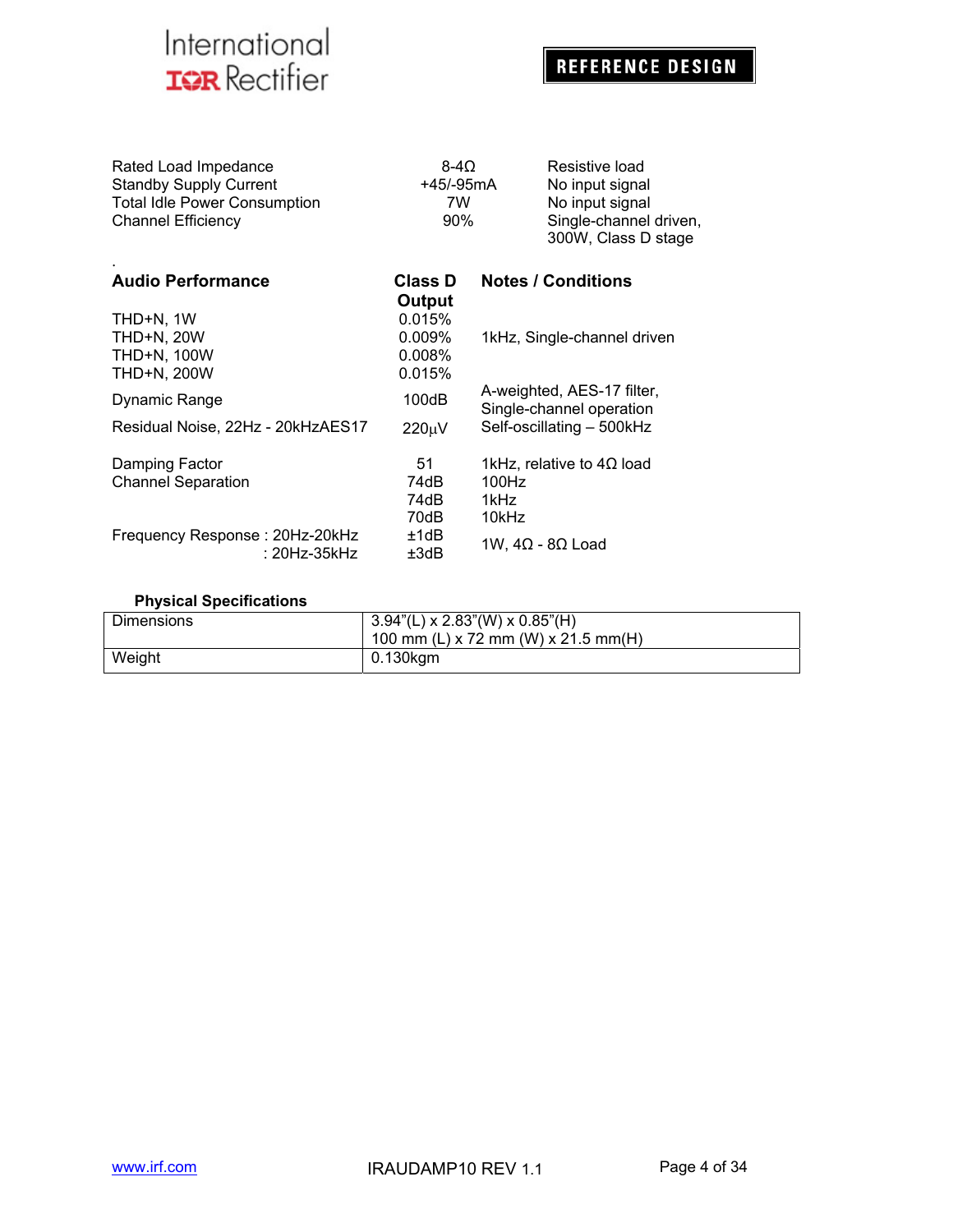### **Connection Setup**



#### **Connector Description**

|                 | Pin# | Pin Name               | <b>Pin Description</b>              |
|-----------------|------|------------------------|-------------------------------------|
|                 |      | CH1 INPUT              | Analog input for CH1                |
| CN <sub>1</sub> |      | <b>GND</b>             | Floating ground of Channel 1 input  |
|                 | з    | <b>GND</b>             | Floating ground of Channel 2 input  |
|                 | 4    | CH <sub>2</sub> INPUT  | Analog input for CH2                |
|                 |      | -В                     | -50V supply referenced to GND.      |
| P <sub>1</sub>  |      | <b>GND</b>             | Ground signal from MB.              |
|                 | 3    | +B                     | +50V supply referenced to GND.      |
| P <sub>2</sub>  |      | CH <sub>2</sub> OUTPUT | Output of Channel 2                 |
|                 | 2    | <b>GND</b>             | Floating ground of Channel 2 output |
| P <sub>3</sub>  |      | <b>GND</b>             | Floating ground of Channel 1 output |
|                 |      | <b>CH1 OUTPUT</b>      | Output of Channel 1                 |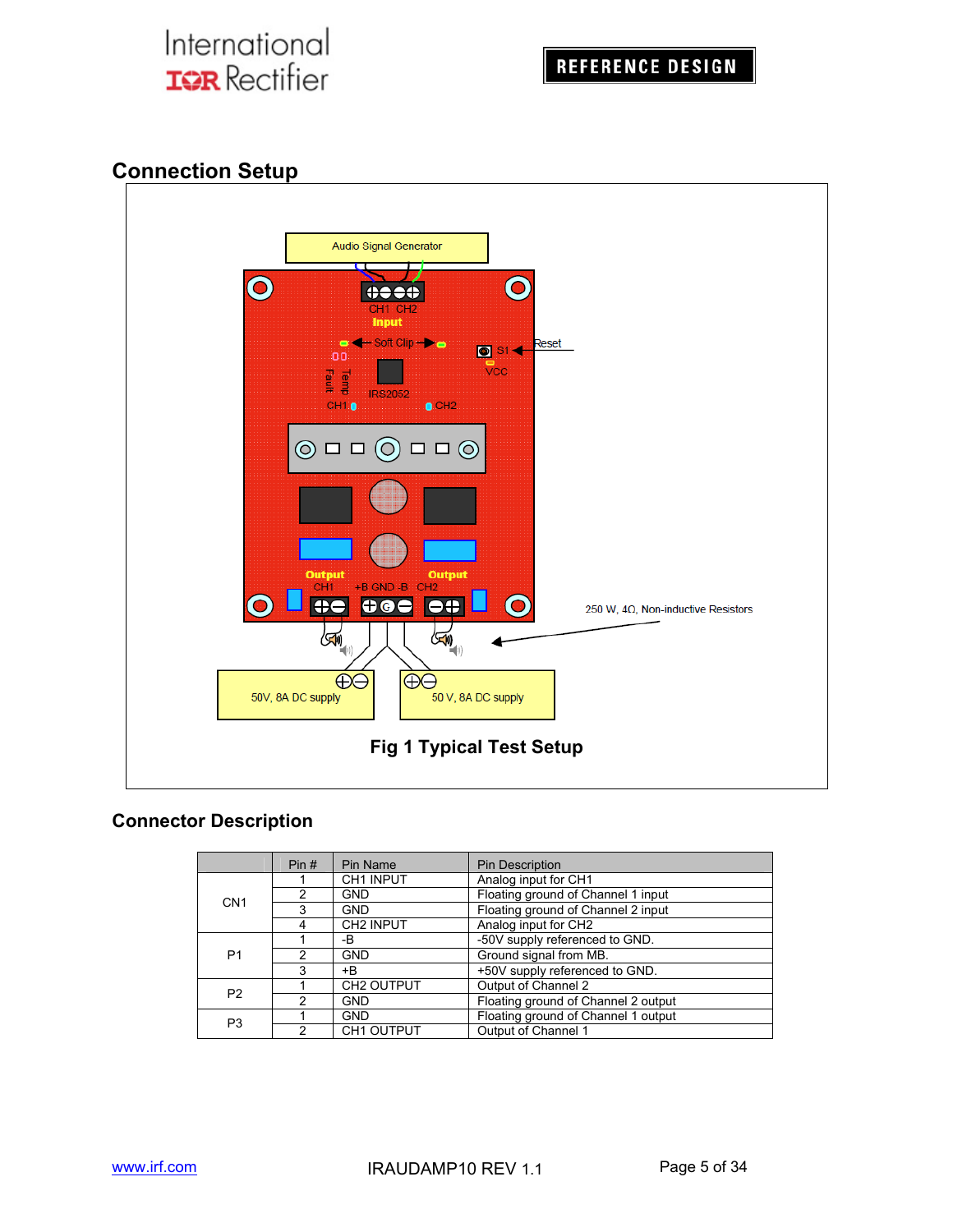### **Test Procedures**

#### **Test Setup:**

- 1. Connect  $4\Omega$ -200 W dummy loads to 2 output connectors (P2 and P3 as shown on Fig 1) and an Audio Precision analyzer (AP).
- 2. Connect the Audio Signal Generator to CN1 for CH1~CH2 respectively (AP).
- 3. Set up the dual power supply with voltages of ±50V; current limit to 5A.
- 4. TURN OFF the dual power supply before connecting to On of the unit under test (UUT).
- 5. Connect the dual power supply to P1. as shown on Fig 1

#### **Power up:**

- 6. Turn ON the dual power supply. The  $\pm B$  supplies must be applied and removed at the same time.
- 7. One orange and two blue LED should turn ON immediately and stay ON
- 8. Quiescent current for the positive supply should be  $45mA \pm 10mA$  at  $+50V$ .
- 9. Quiescent current for the negative supply should be 95mA  $\pm$ 10mA at –50V.

#### **Switching Frequency test**

10. With an Oscilloscope, monitor the switching waveform at test points VS1~VS2. Adjust VR1A and VR1B to set the self oscillating frequency to 500 kHz  $\pm$  25 kHz when DUT in free oscillating mode.

#### **Functionality Audio Tests:**

- 11. Set the signal generator to 1kHz, 20 m $V_{RMS}$  output.
- 12. Connect the audio signal generator to CN1(Input of CH1,CH2,CH3)
- 13. Sweep the audio signal voltage from 15 mV<sub>RMS</sub> to 1 V<sub>RMS</sub>.
- 14. Monitor the output signals at P2/P3 with an oscilloscope. The waveform must be a non distorted sinusoidal signal.
- 15. Observe that a 1  $V<sub>RMS</sub>$  input generates an output voltage of 34.88  $V<sub>RMS</sub>(CH1/CH2)$ . The ratio, R4x/(R3x) and R30x/(R31x), determines the voltage gain of IRAUDAMP10.

#### **Test Setup using Audio Precision (Ap):**

- 16. Use an unbalanced-floating signal from the generator outputs.
- 17. Use balanced inputs taken across output terminals, P2 and P3.
- 18. Connect Ap frame ground to GND at terminal P1.
- 19. Select the AES-17 filter(pull-down menu) for all the testing except frequency response.
- 20. Use a signal voltage sweep range from 15 mV<sub>RMS</sub> to 1.5 V<sub>RMS</sub>.
- 21. Run Ap test programs for all subsequent tests as shown in Fig 2- Fig 7below.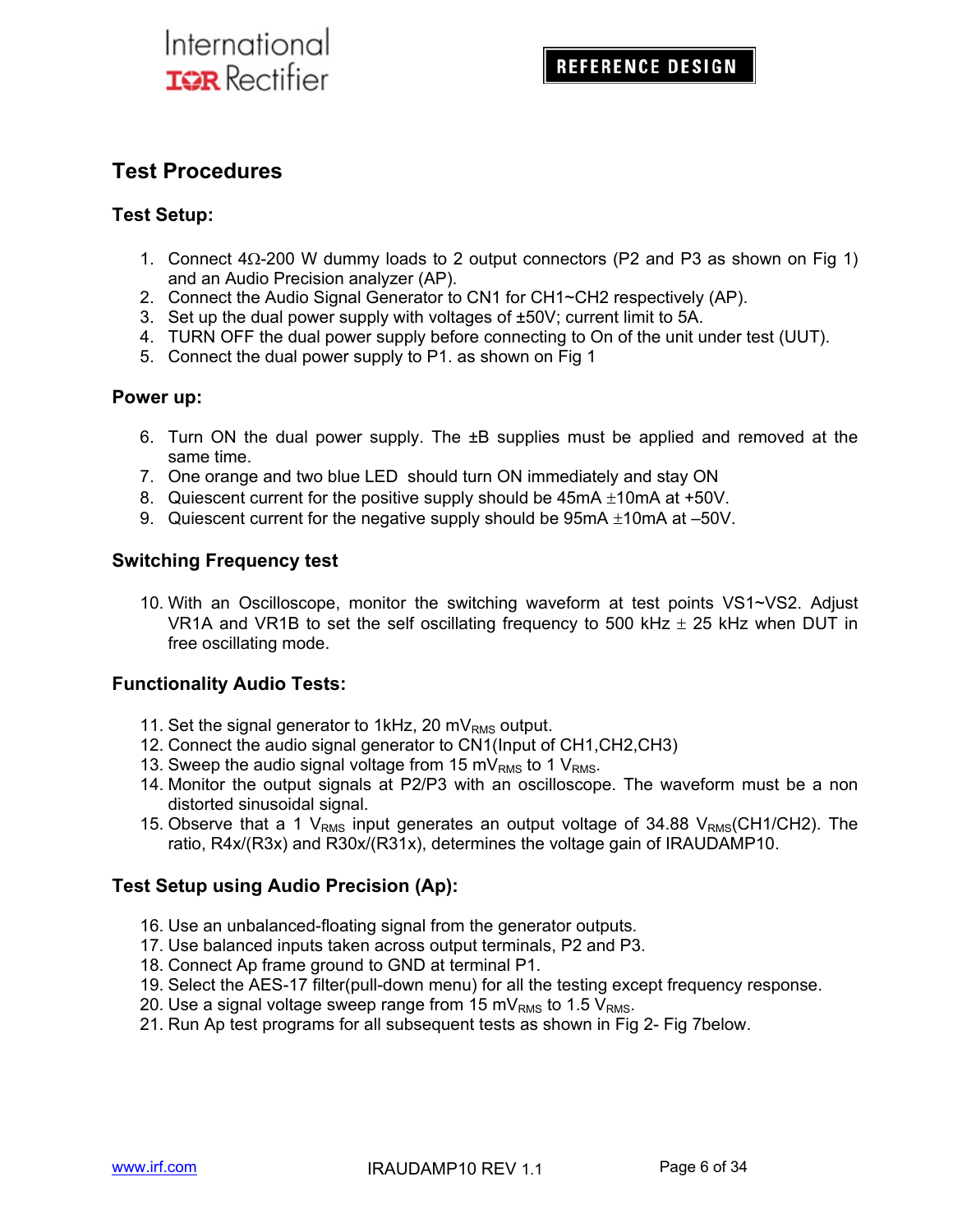### **Performance and test graphs**

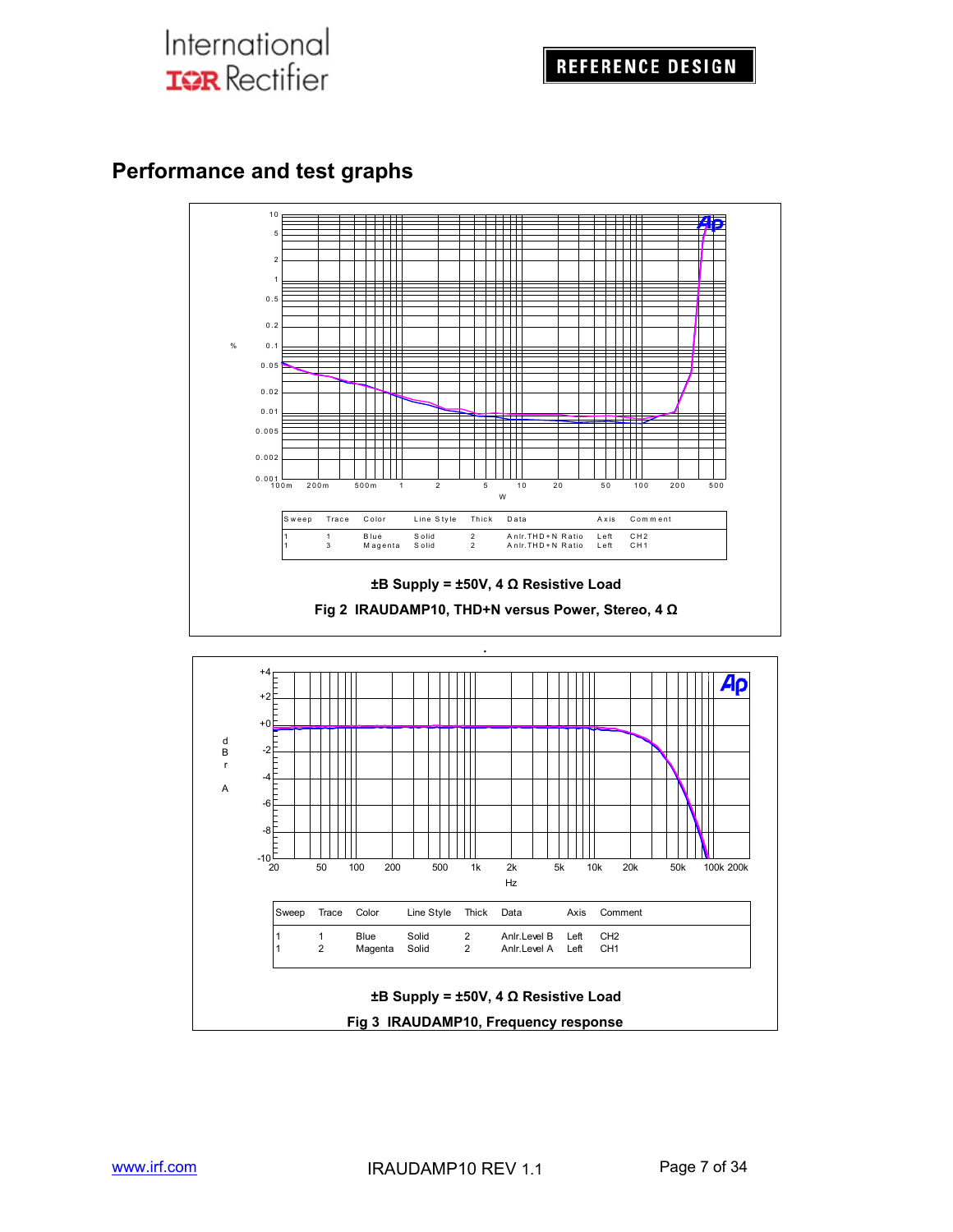### **REFERENCE DESIGN**

# International **IGR** Rectifier



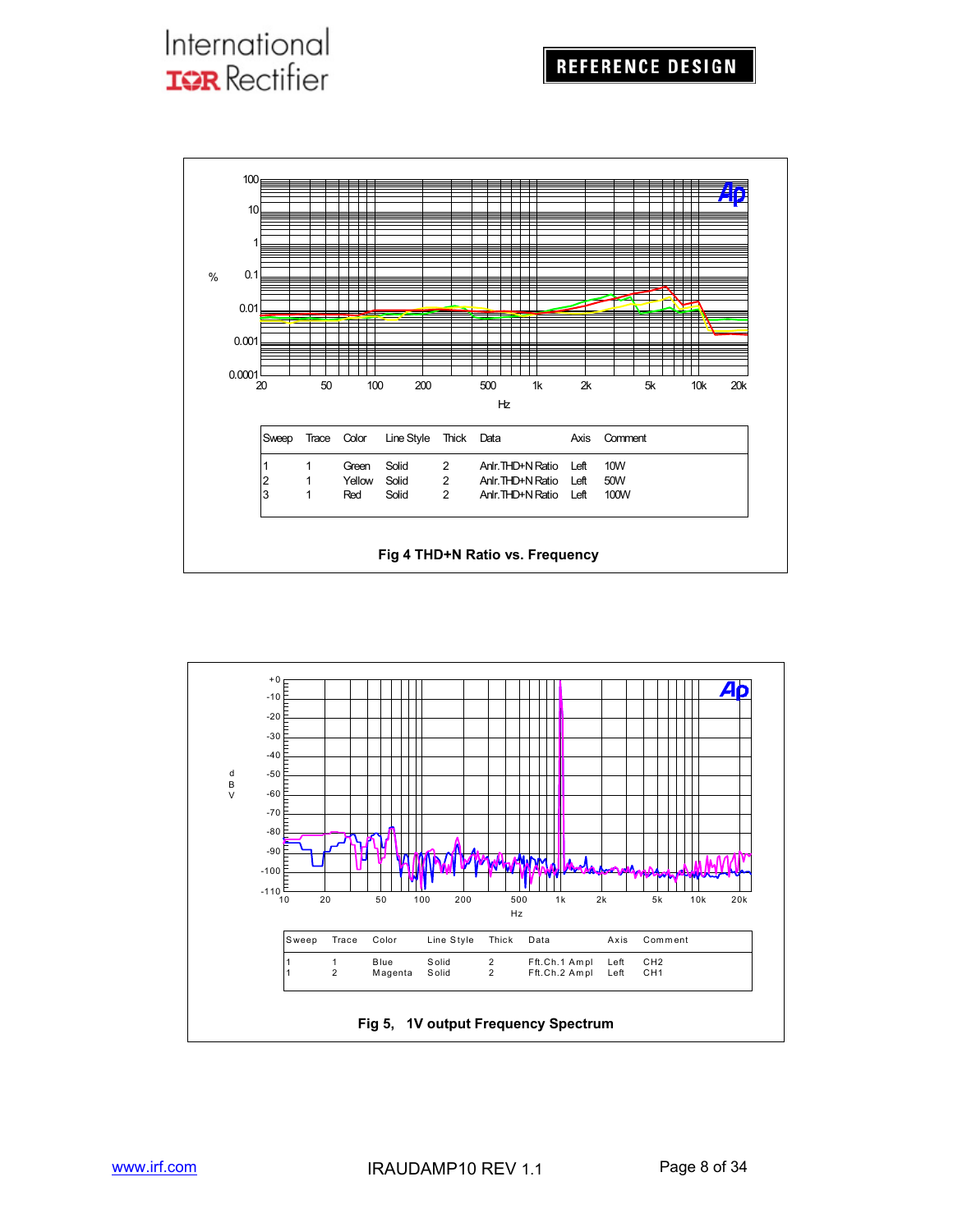

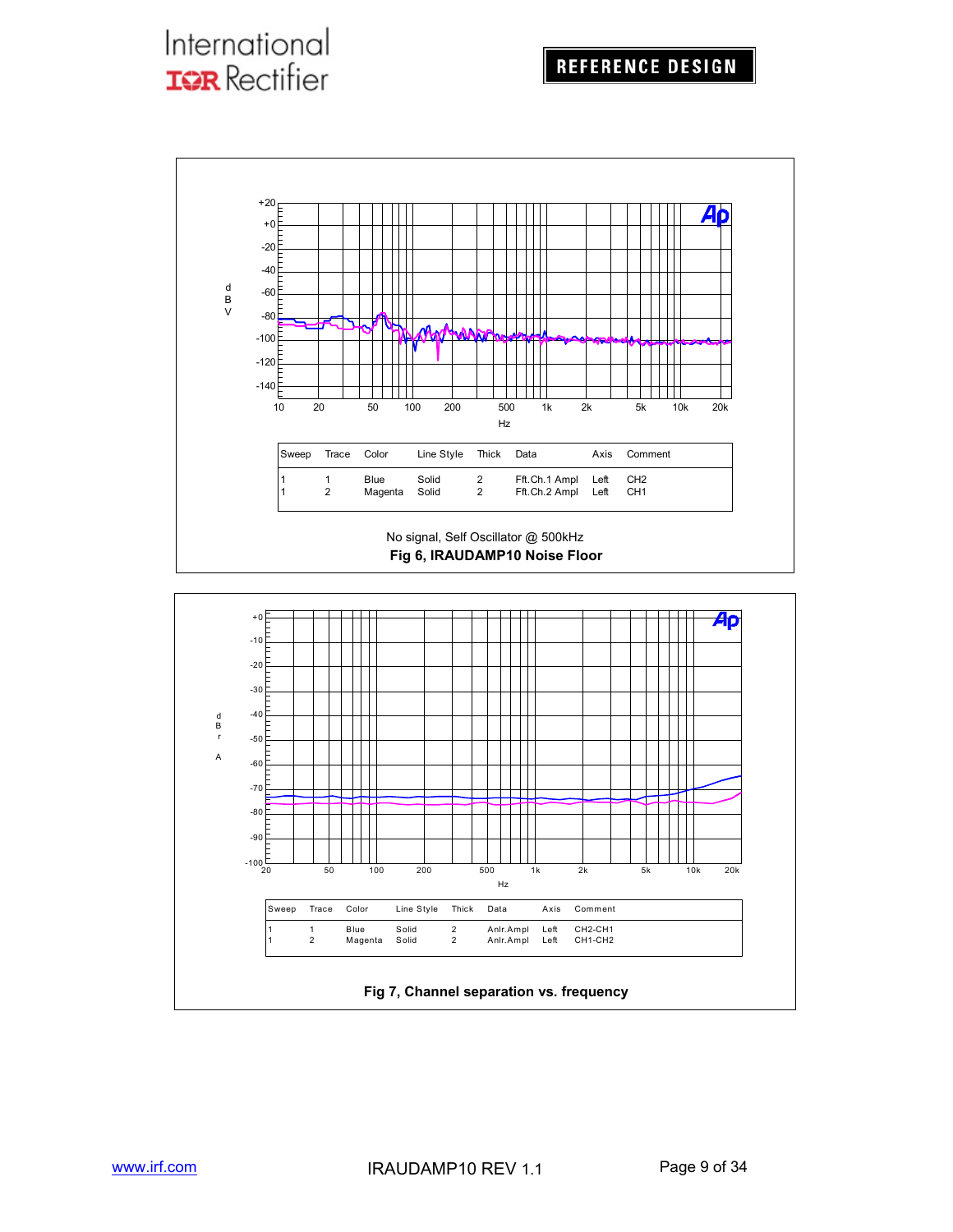### **Soft Clipping**

IRS2052M has Clipping detection function, it monitors error voltage in COMP pin with a window comparator and pull an open drain nmos referenced to GND. Threshold to detect is at 10% and 90% of VAA-VSS. Each channel has independent CLIP outputs. Once IRS2052M detects Clipping, the CLIP pin can generate pulses to trigger soft clipping circuit, which can limit output's maximum power as Fig 9(soft clipping circuit is not available on AMP10 reference board).

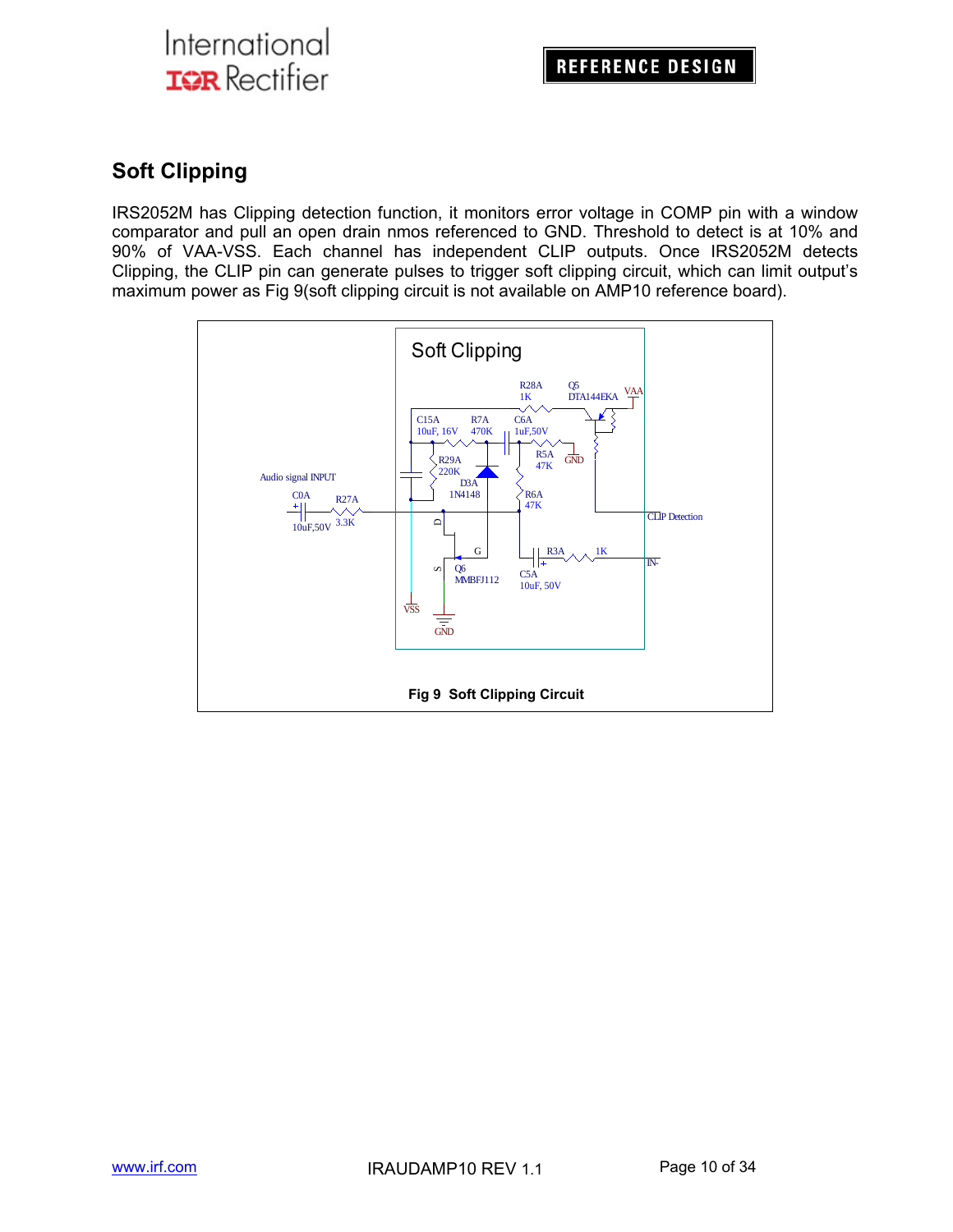### **Efficiency**

Fig 10 shows efficiency characteristics of the IRAUDAMP10. The high efficiency is achieved by following major factors:

- 1) Low conduction loss due to the DirectFETs offering low  $R_{DS(ON)}$
- 2) Low switching loss due to the DirectFETs offering low input capacitance for fast rise and fall times

Secure dead-time provided by the IRS2052M, avoiding cross-conduction.



### **Thermal Considerations**

With this high efficiency, the IRAUDAMP10 design can handle one-eighth of the continuous rated power, which is generally considered to be a normal operating condition for safety standards, without additional heatsinks or forced air-cooling.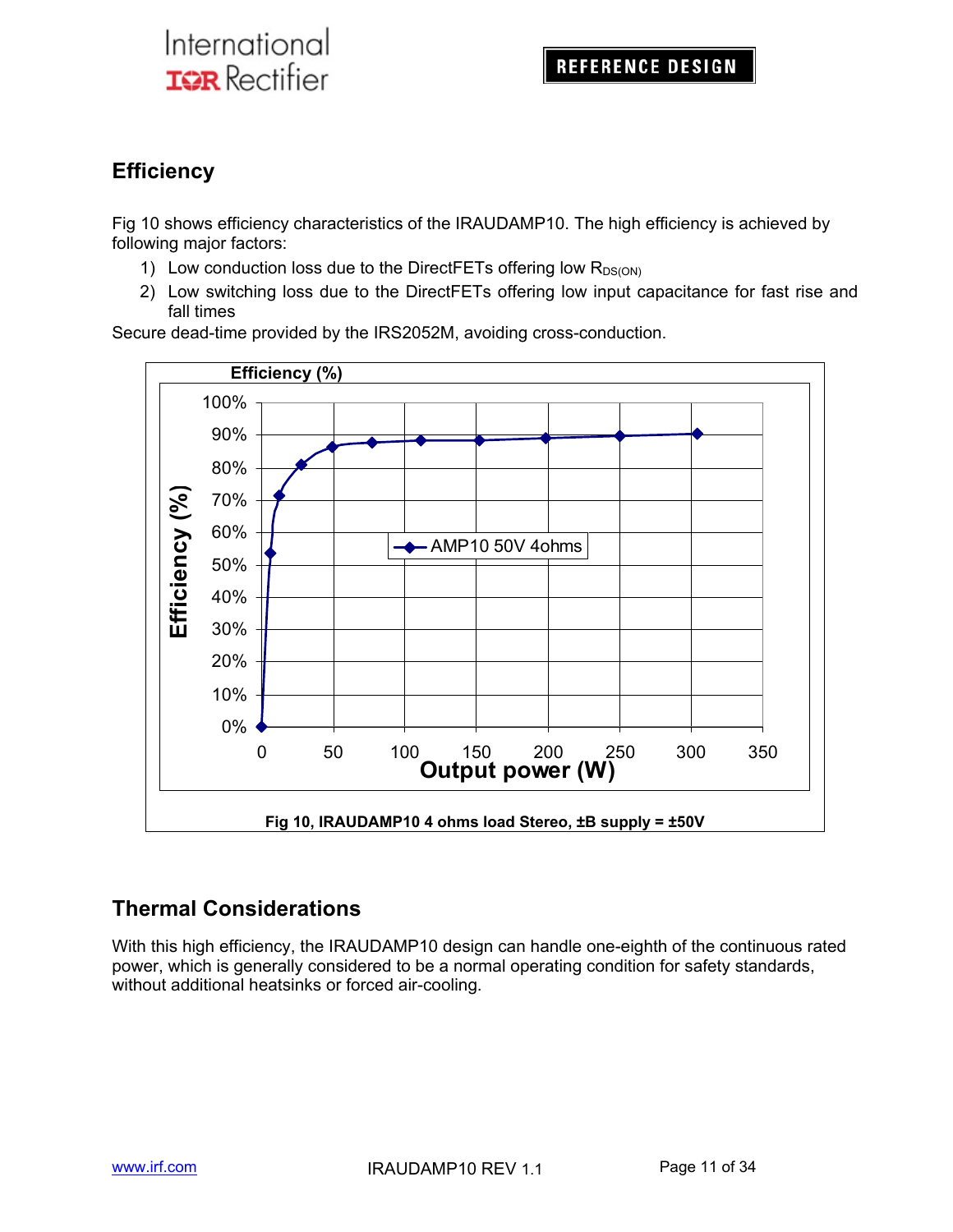#### **Thermal Interface Material's Pressure Control**

The pressure between DirectFET & TIM (Thermal Interface Material) is controlled by depth of Heat Spreader's groove. Choose TIM which is recommended by **IR.** (Refer to AN-1035 for more details). TIM's manufacturer thickness, conductivity, & etc. determine pressure requirement. Below shows selection options recommended:

| Mfr.                                  | Material              | Type                                                   | (mils) | Required                | Thickness Pressure Dispense/ Clips/<br>Apply | <b>Screws</b>           | Can be<br>applied<br>to heat<br>sink? | Mechanical<br>Placement? |
|---------------------------------------|-----------------------|--------------------------------------------------------|--------|-------------------------|----------------------------------------------|-------------------------|---------------------------------------|--------------------------|
| Dow<br>Corning                        | 1-4173                | 1 part heat-<br>cured<br>adhesive                      | #      | <b>Yes</b>              | Dispense Clips                               |                         | N                                     | v                        |
| Dow<br>Cornina                        |                       | SE 44512 part heat-<br>cured<br>adhesive               | ₩      | <b>Yes</b>              | Dispense Clips                               |                         | Ν                                     | v                        |
| Dow<br>Corning                        | 3-6652                | 2 part heat-<br>cured<br>adhesive                      | ×      | Yes                     | Dispense Clips                               |                         | Ν                                     | v                        |
| Dow<br>Corning                        | Pad                   | TP-1500Tacky - Phase<br>Change at 52°<br>с             | 10     | $>$ 5psi,<br>20psi typ  | Apply                                        | Clips                   | M                                     | v                        |
| Bergguist                             | 3000                  | Gap Pad conformable<br>filled polymer.<br>sheet        | 15     | $>10$ psi               | Apply                                        | Clips/<br><b>Screws</b> | N                                     | v                        |
| Bergquist                             | 2000                  | Gap Pad conformable<br>filled polymer<br>sheet         | 10     | $>10$ psi               | Apply                                        | Clips/<br><b>Screws</b> | IN.                                   | v                        |
| Bergquist                             | <b>Hi Flow</b><br>300 | Phase Change<br>at 55°C                                | 2.4    | $>10$ psi               | Apply                                        | Clips                   | v                                     | ÷                        |
| Bergquist                             | Hi Flow<br>625        | Phase Change<br>at 65°C                                | 15     | $>10$ psi               | Apply                                        | Clips                   | v                                     | ÷                        |
| Bergquist                             | Hi Flow<br>818        | Phase Change<br>at 65°C                                | 5.5    | $>10$ psi               | Apply                                        | Clips                   | M                                     | ÷                        |
| Bergguist                             | Sil Pad<br>800        | Conformable<br>silicone<br>elastomer                   | 5      | >10<br>higher<br>better | Apply                                        | Clips/<br><b>Screws</b> | lv                                    | ÷                        |
| Bergguist                             | Sil Pad<br>900        | Conformable<br>silicone<br>elastomer                   | 9      | >10<br>higher<br>better | Apply                                        | Clips/<br><b>Screws</b> | IV                                    | ÷                        |
| Bergguist                             | Sil Pad<br>A1500      | Conformable<br>silicone<br>elastomer                   | 10     | 10-50psi Apply          |                                              | Clips/<br><b>Screws</b> | <b>N</b>                              | ÷                        |
| Bergquist                             | Sil Pad<br>A2000      | Conformable<br>silicone<br>elastomer                   | 10     | 10-50psi Apply          |                                              | Clips/<br><b>Screws</b> | M                                     | ÷                        |
| Bergguist                             | 100                   | <b>Bond Ply Pressure</b><br>sensitive<br>adhesive tape | 5      | $>10$ psi               | Apply                                        | Clips                   | M                                     | v                        |
| Bergguist                             | 100                   | <b>Bond Ply Pressure</b><br>sensitive<br>adhesive tape | 11     | $>10$ psi               | Apply                                        | Clips                   | ۷                                     | ٧                        |
| Thermoset  Gelease  Thermal<br>(Lord) |                       | MG-120 grease/gel                                      | ×      | $5-7$ lbf               | Dispense Clips                               |                         | Ν                                     | v                        |
| Shin Etsu                             | $X - 23 -$<br>7783D   | Thermal<br>grease                                      | ##     |                         | Dispense Clips                               |                         | Ν                                     | ۷                        |
| Shin Etsu                             | $X - 23 -$<br>7762    | Thermal<br>grease                                      | ##     |                         | Dispense Clips                               |                         | Ν                                     | ۷                        |

|  | <b>Common Thermal Interface Materials Cost Trades</b> |  |  |
|--|-------------------------------------------------------|--|--|
|  |                                                       |  |  |

**Fig 11 TIM Information**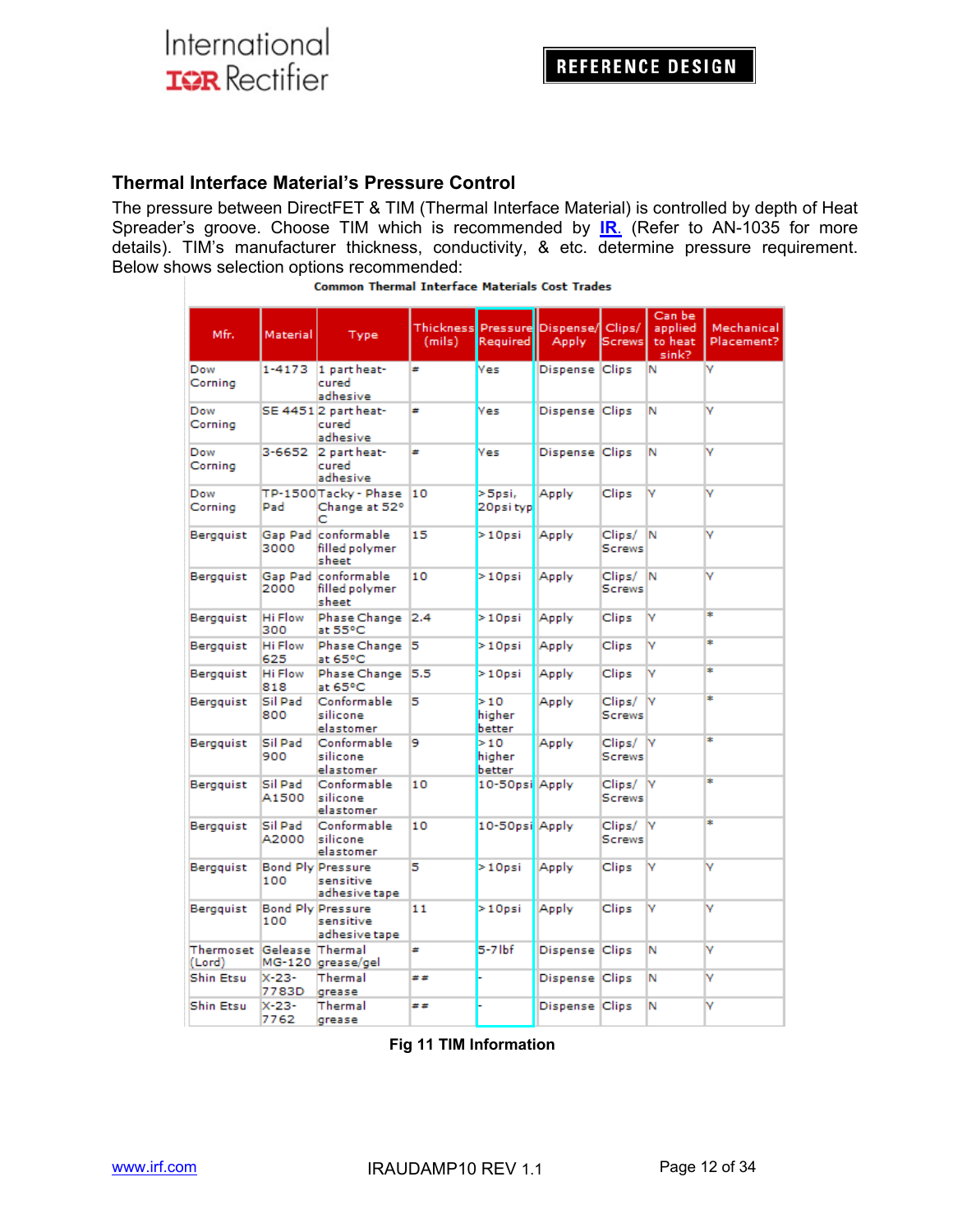

Check the TIM's compression deflection with constant rate of strain (example as Fig.12) base on manufacturer's datasheet. According to the stress requirement, find strain range for the TIM. Then, calculate heat spreader groove depth as below:

#### **Groove Depth=DirectFET's Height +TIM's Thickness\*strain**

\*\*DirectFET's height should be measured from PCB to the top of DirectFET after reflow. The average height of IRF6775 is 0.6mm.

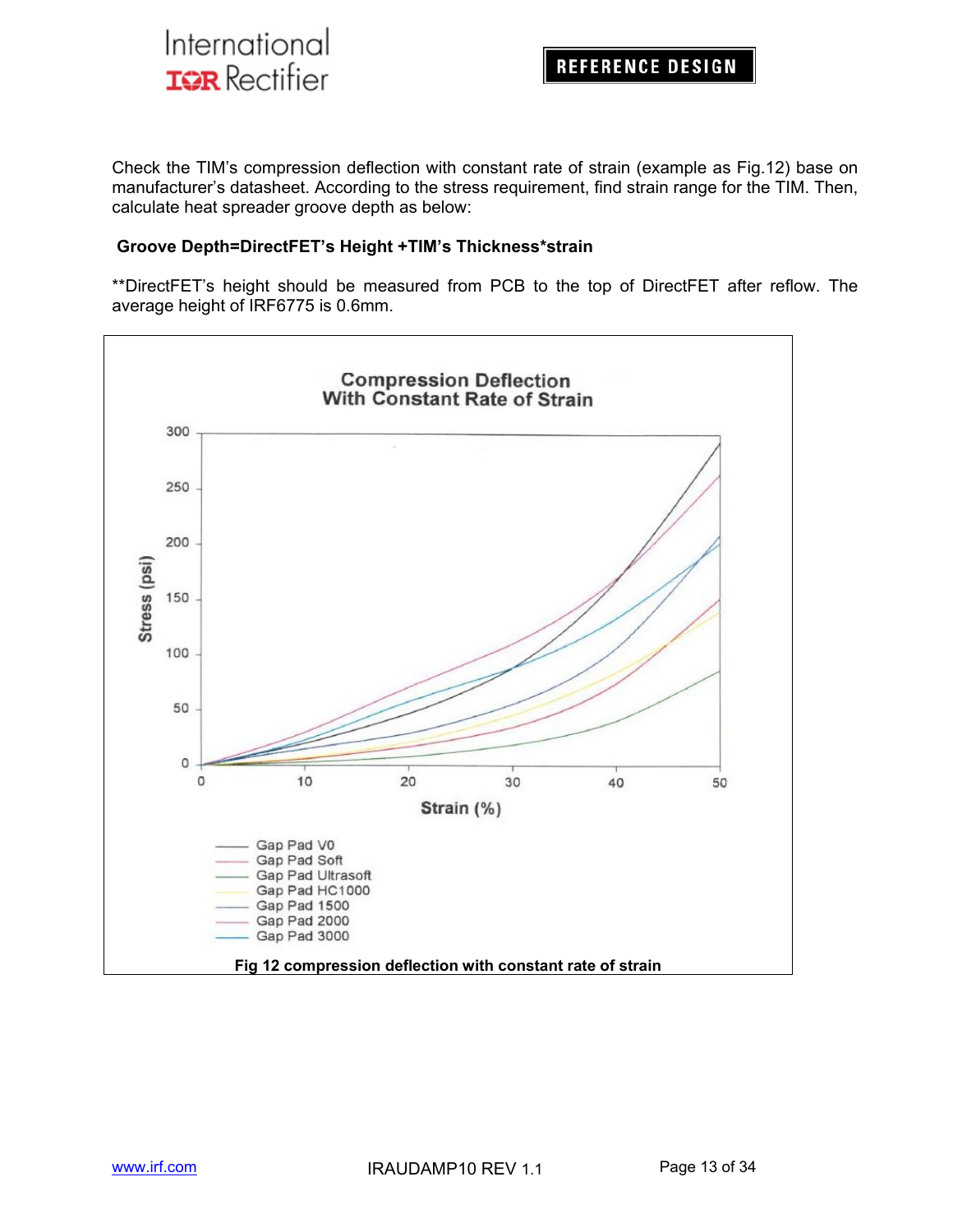### **Power Supply Rejection Ratio (PSRR)**

The IRAUDAMP10 obtains good power supply rejection ratio of -60 dB at 1kHz shown in Fig 13. With this high PSRR, IRAUDAMP10 accepts any power supply topology when the supply voltages fit between the min and max range.

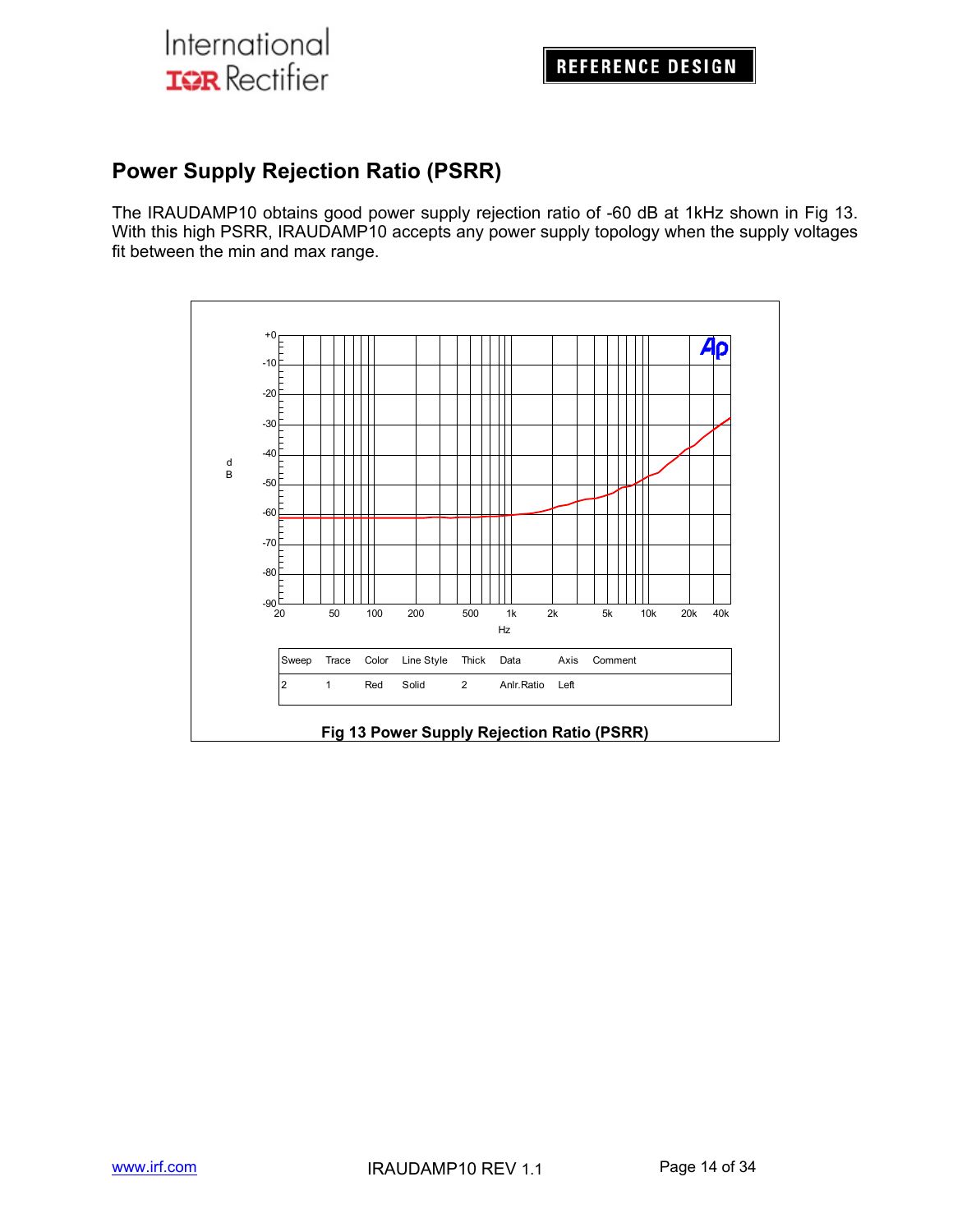### **Short Circuit Protection Response**

Figs 14-15 show over current protection reaction time of the IRAUDAMP10 in a short circuit event. As soon as the IRS2052M detects an over current condition, it shuts down PWM. After one second, the IRS2052M tries to resume the PWM. If the short circuit persists, the IRS2052M repeats try and fail sequences until the short circuit is removed.



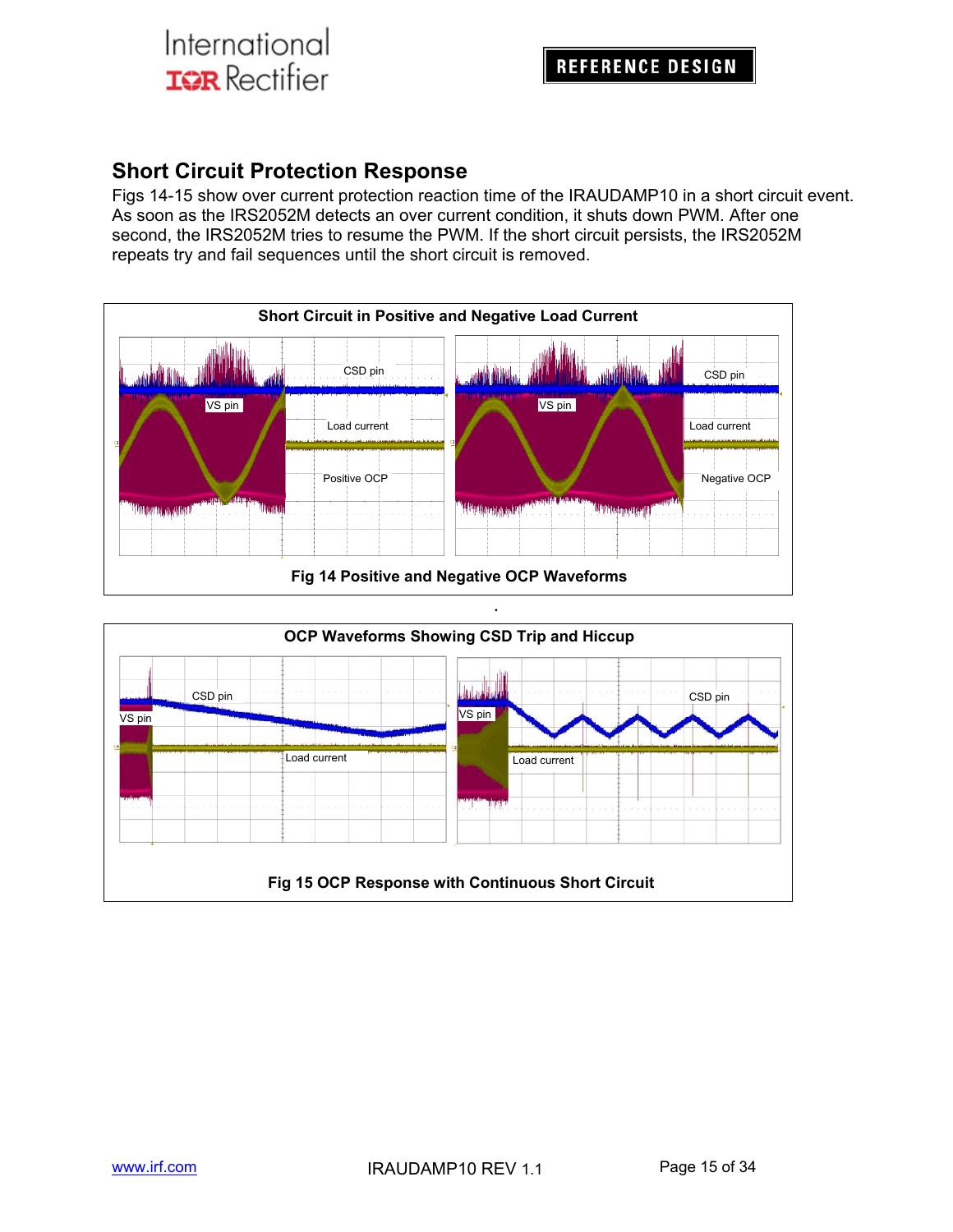### **IRAUDAMP10 Overview**

The IRAUDAMP10 features a 2CH self-oscillating type PWM modulator for the smallest space, highest performance and robust design. This topology represents an analog version of a secondorder sigma-delta modulation having a Class D switching stage inside the loop. The benefit of the sigma-delta modulation, in comparison to the carrier-signal based modulation, is that all the error in the audible frequency range is shifted to the inaudible upper-frequency range by nature of its operation. Also, sigma-delta modulation allows a designer to apply a sufficient amount of error correction.

The IRAUDAMP10 self-oscillating topology consists of following essential functional blocks.

- Front-end integrator
- PWM comparator
- Level shifters
- Gate drivers and MOSFETs
- Output LPF

#### **Integrator**

Referring to Fig 16 below, the input operational amplifier of the IRS2052M forms a front-end second-order integrator with R3x, C2x, C3x, and R2x. The integrator that receives a rectangular feedback signal from the PWM output via R4x and audio input signal via R3x generates a quadratic carrier signal at the COMP pin. The analog input signal shifts the average value of the quadratic waveform such that the duty cycle varies according to the instantaneous voltage of the analog input signal.

#### **PWM Comparator**

The carrier signal at the COMP pin is converted to a PWM signal by an internal comparator that has a threshold at middle point between VAA and VSS. The comparator has no hysteresis in its input threshold.

#### **Level Shifters**

The internal input level-shifter transfers the PWM signal down to the low-side gate driver section. The gate driver section has another level-shifter that level shifts up the high-side gate signal to the high-side gate driver section.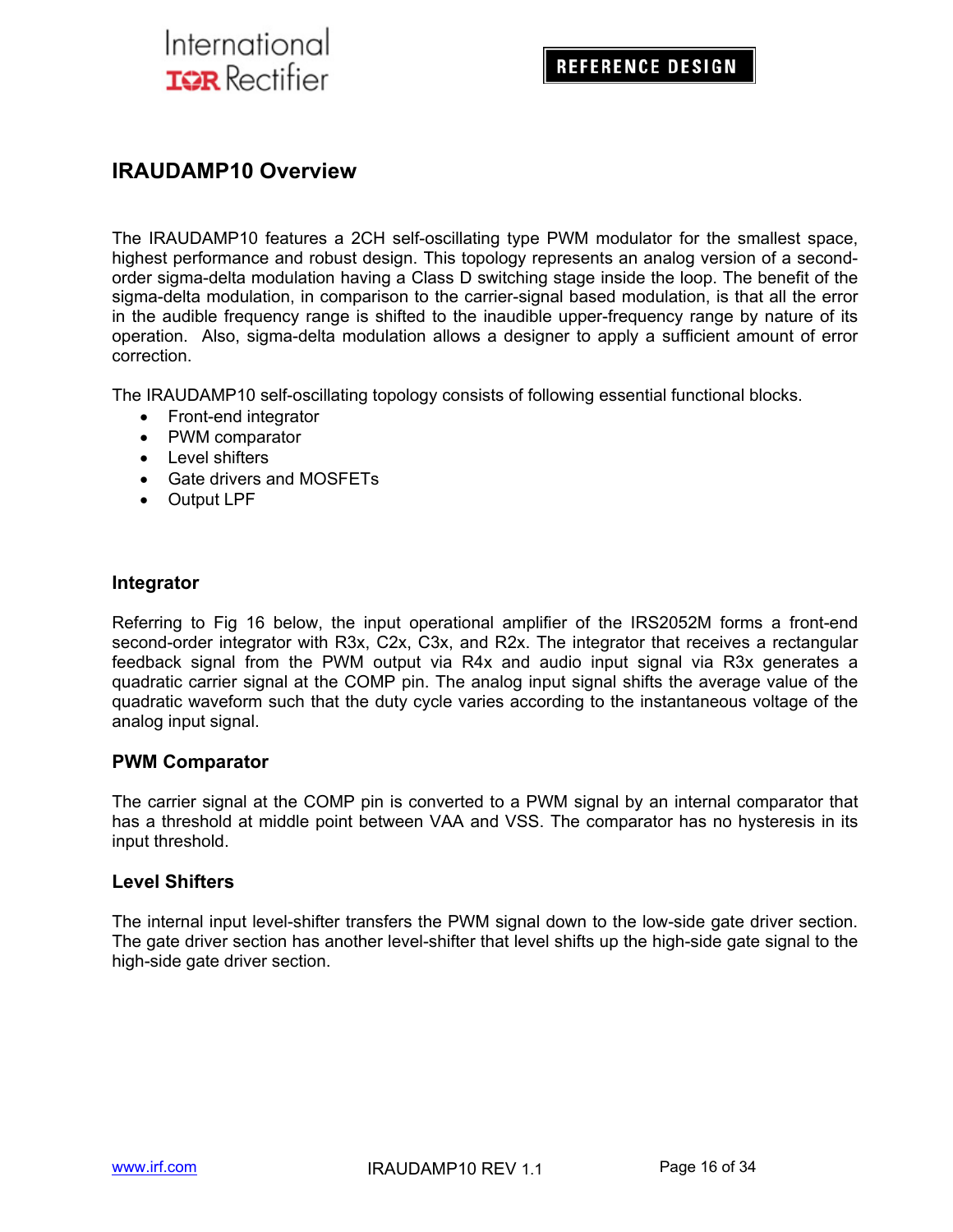

#### **Gate Drivers and DirectFETs**

The received PWM signal is sent to the dead-time generation block where a programmable amount of dead time is added into the PWM signal between the two gate output signals of LO and HO to prevent potential cross conduction across the output power DirectFETs. The high-side levelshifter shifts up the high-side gate drive signal out of the dead-time block.

 Each channel of the IRS2052M's drives two DirectFETs, high- and low-sides, in the power stage providing the amplified PWM waveform.

#### **Output LPF**

The amplified PWM output is reconstructed back to an analog signal by the output LC LPF. Demodulation LC low-pass filter (LPF) formed by L1 and C13, filters out the Class D switching carrier signal leaving the audio output at the speaker load. A single stage output filter can be used with switching frequencies of 500 kHz and greater; a design with a lower switching frequency may require an additional stage of LPF.

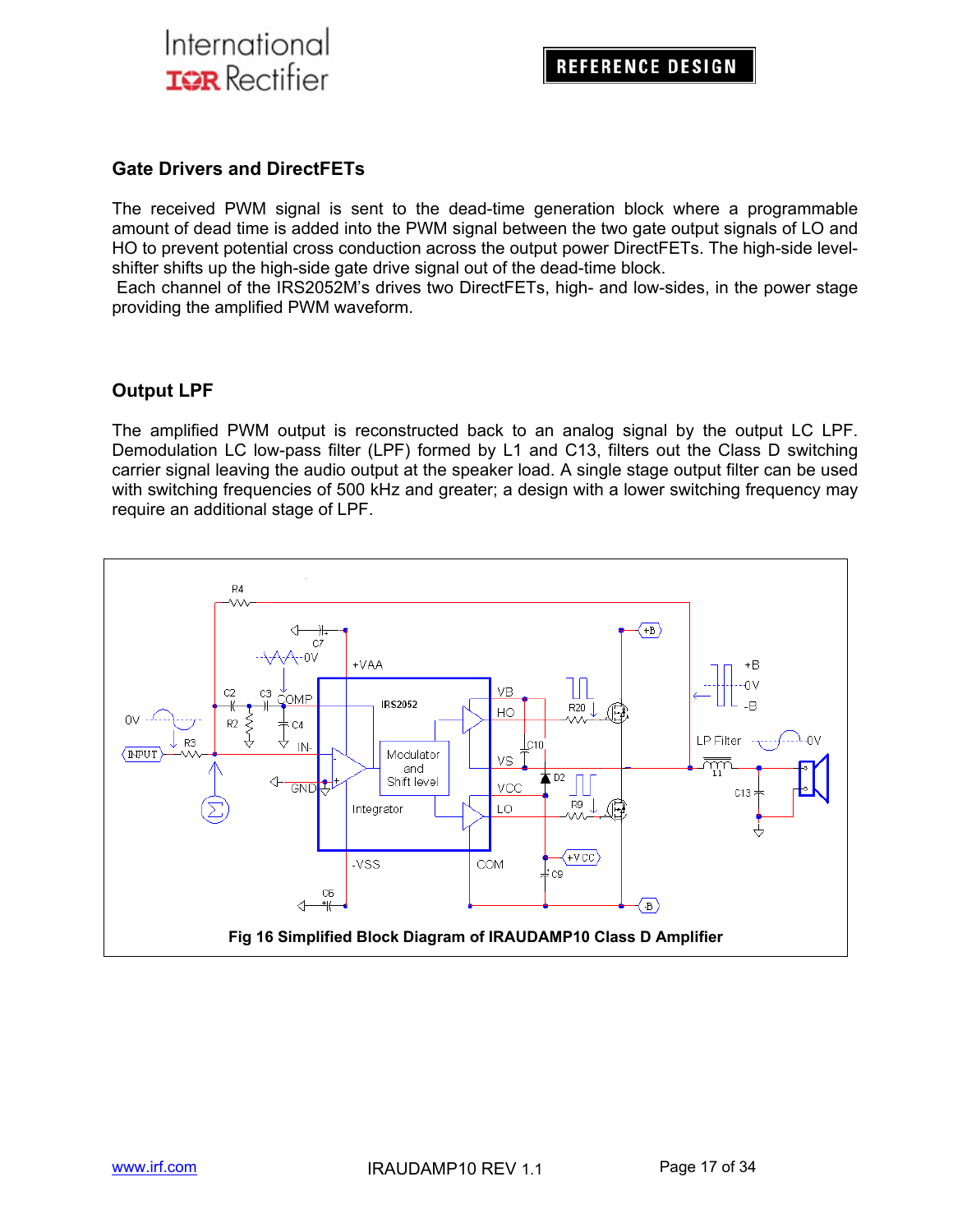### **Functional Descriptions**

#### **IRS2052M Gate Driver IC**

The IRAUDAMP10 uses the IRS2052M, a 2 Channel high-voltage (up to 200 V), high-speed power MOSFET driver with internal dead-time and protection functions specifically designed for Class D audio amplifier applications. These functions include OCP and UVP. The IRS2052M integrates bi-directional over current protection for both high-side and low-side MOSFETs. The dead-time can be selected for optimized performance according to the size of the MOSFET, minimizing dead-time while preventing shoot-through. As a result, there is no gate-timing adjustment required externally. Selectable dead-time through the DT pin voltage is an easy and reliable function which requires only two external resistors, R12 and R13 as shown on Fig 17 or Fig 23 below.

The IRS2052M offers the following functions.

- PWM modulator
- Dead-time insertion
- Over current protection
- Under voltage protection
- Level shifters



Refer to IRS2052M datasheet and AN-1159 for more details.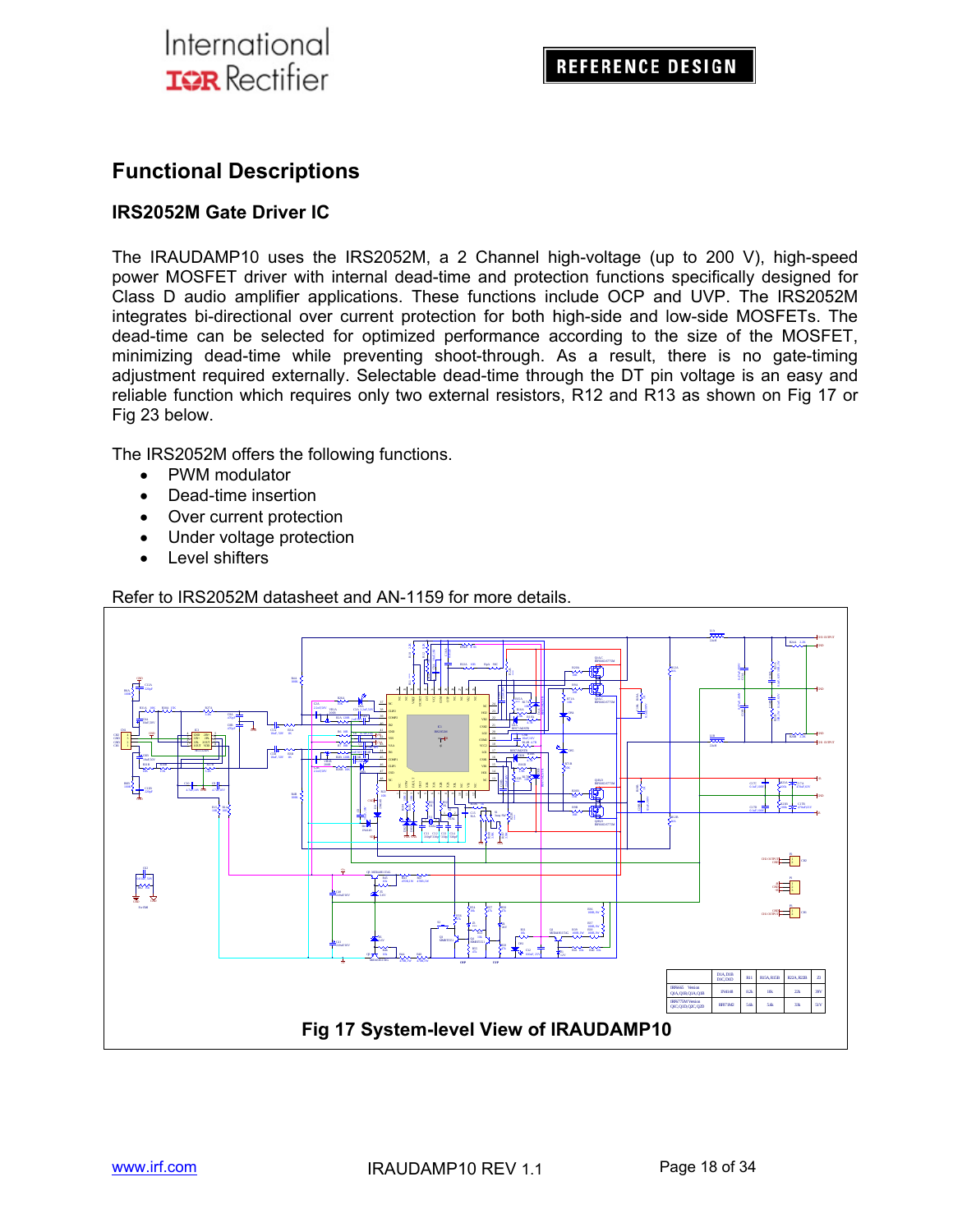#### **Self-Oscillating Frequency**

Self-oscillating frequency is determined by the total delay time along the control loop of the system; the propagation delay of the IRS2052M, the DirectFETs switching speed, the timeconstant of front-end integrator (R2x, R3x, R4x, Vr1x, C2x, C3x ). Variations in +B and –B supply voltages also affect the self-oscillating frequency.

The self-oscillating frequency changes with the duty ratio. The frequency is highest at idling. It drops as duty cycle varies away from 50%.

#### **Adjustments of Self-Oscillating Frequency**

Use VR1x to set different self-oscillating frequencies. The PWM switching frequency in this type of self-oscillating switching scheme greatly impacts the audio performance, both in absolute frequency and frequency relative to the other channels. In absolute terms, at higher frequencies, distortion due to switching-time becomes significant, while at lower frequencies, the bandwidth of the amplifier suffers. In relative terms, interference between channels is most significant if the relative frequency difference is within the audible range.

Normally, when adjusting the self-oscillating frequency of the different channels, it is suggested to either match the frequencies accurately, or have them separated by at least 25kHz. Under the normal operating condition with no audio input signal, the switching-frequency is set around 500kHz in the IRAUDAMP10**.** 

#### **Internal Clock Oscillator**

The IRS2052M integrates two clock oscillators and synchronization networks for each PWM channel. To prevent AM radio reception interference, two PWM frequencies are selectable via XSL pin. As shown in Table 2, when XSL is bias to VAA, X1A and X1B are active. When XSL is GND X2A and X2B are active. When XSL is VSS, both clock oscillators are disabled.

| XSL pin | X1A/B     | X2A/B           |
|---------|-----------|-----------------|
| VAA     | Activated | <b>Disabled</b> |
| GND     | Disabled  | Activated       |
| vss     | Disabled  | <b>Disabled</b> |

CKO outputs internal clock with VAA/VSS amplitude. The CKO can distribute clock signal to multiple IRS2052 devices to synchronize PWM switching timing.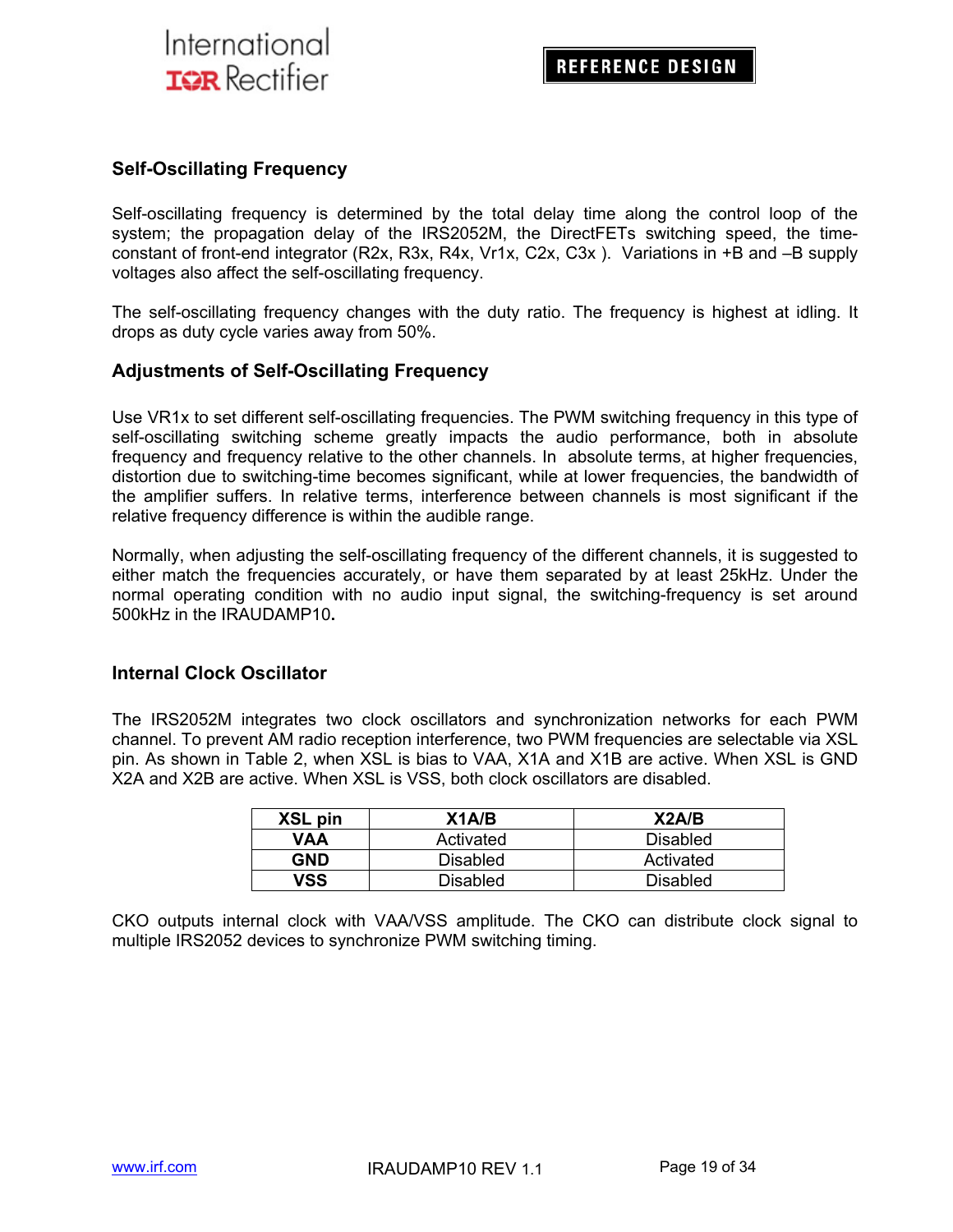#### **Selectable Dead-time**

The dead-time of the IRS2052 is set based on the voltage applied to the DT pin. Fig 18 lists the suggested component value for each programmable dead-time between 45 and 105 ns. All the IRAUDAMP10 models use DT1 (45ns) dead-time.

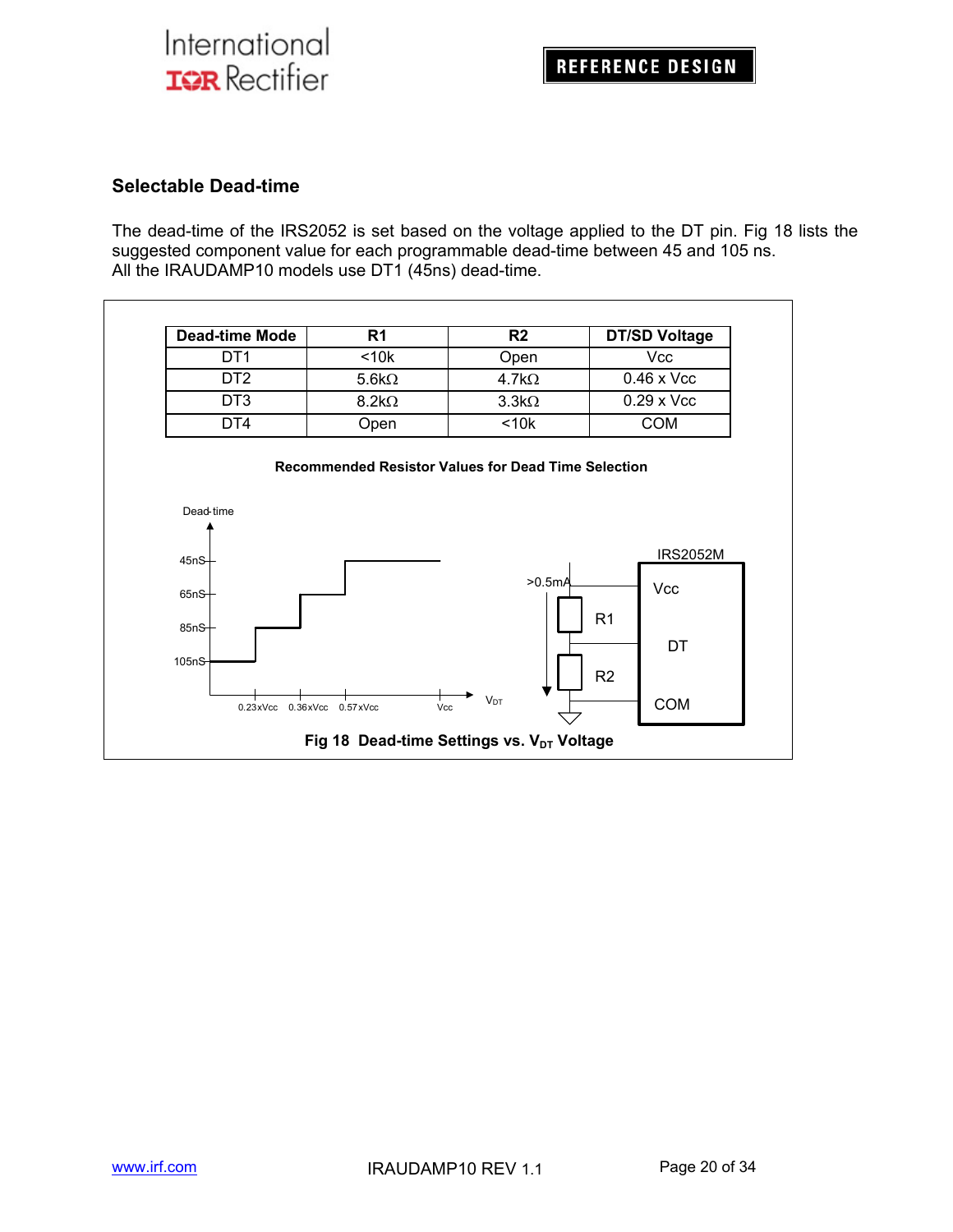### **Protection System Overview**

The IRS2052M integrates over current protection (OCP) inside the IC. The rest of the protections, such as over-voltage protection (OVP), under-voltage protection (UVP), and over temperature protection (OTP), are detected externally to the IRS2052M (Fig 19).

The external shutdown circuit will disable the output by pulling down CSD pins, (Fig 20). If the fault condition persists, the protection circuit stays in shutdown until the fault is removed.

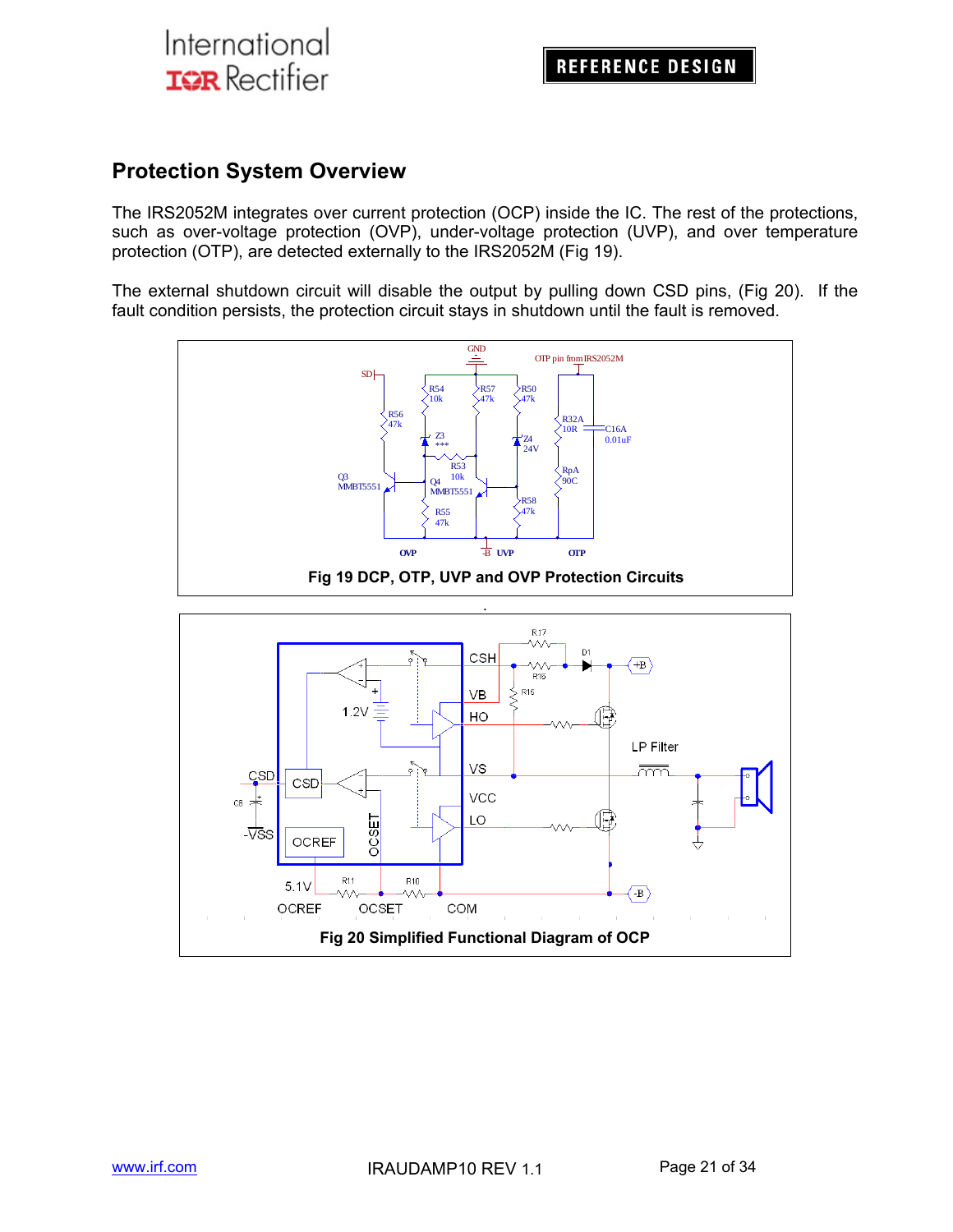

### **Over-Current Protection (OCP)**

#### *Low-Side Current Sensing*

The low-side current sensing feature protects the low side DirectFET from an overload condition from negative load current by measuring drain-to-source voltage across  $R_{DS(ON)}$  during its on state. OCP shuts down the switching operation if the drain-to-source voltage exceeds a preset trip level.

The voltage setting on the OCSET pin programs the threshold for low-side over-current sensing. When the VS voltage becomes higher than the OCSET voltage during low-side conduction, the IRS2052 turns the outputs off and pulls CSD down to -VSS.

#### *High-Side Current Sensing*

The high-side current sensing protects the high side DirectFET from an overload condition from positive load current by measuring drain-to-source voltage across  $R_{DS(ON)}$  during its on state. OCP shuts down the switching operation if the drain-to-source voltage exceeds a preset trip level.

High-side over-current sensing monitors drain-to-source voltage of the high-side DirectFET during the on state through the CSH and VS pins. The CSH pin detects the drain voltage with reference to the VS pin, which is the source of the high-side DirectFET. In contrast to the low-side current sensing, the threshold of the CSH pin to trigger OC protection is internally fixed at 1.2V. An external resistive divider R15, R16 and R17 are used to program a threshold as shown in Fig 20. An external reverse blocking diode D1 is required to block high voltage feeding into the CSH pin during low-side conduction. By subtracting a forward voltage drop of 0.6V at D1, the minimum threshold which can be set for the high-side is 0.6V across the drain-to-source.

#### **Over-Voltage Protection (OVP)**

OVP is provided externally to the IRS2052M. OVP shuts down the amplifier if the bus voltage between GND and -B exceeds 51V. The threshold is determined by a Zener diode Z3. OVP protects the board from harmful excessive supply voltages, such as due to bus pumping at very low frequency-continuous output in stereo mode.

#### **Under-Voltage Protection (UVP)**

UVP is provided externally to the IRS2052M. UVP prevents unwanted audible noise output from unstable PWM operation during power up and down. UVP shuts down the amplifier if the bus voltage between GND and -B falls below a voltage set by Zener diode Z4.

#### **Offset Null (DC Offset) Adjustment**

The IRAUDAMP10 requires no output-offset adjustment. DC offsets are tested to be less than ±20 mV.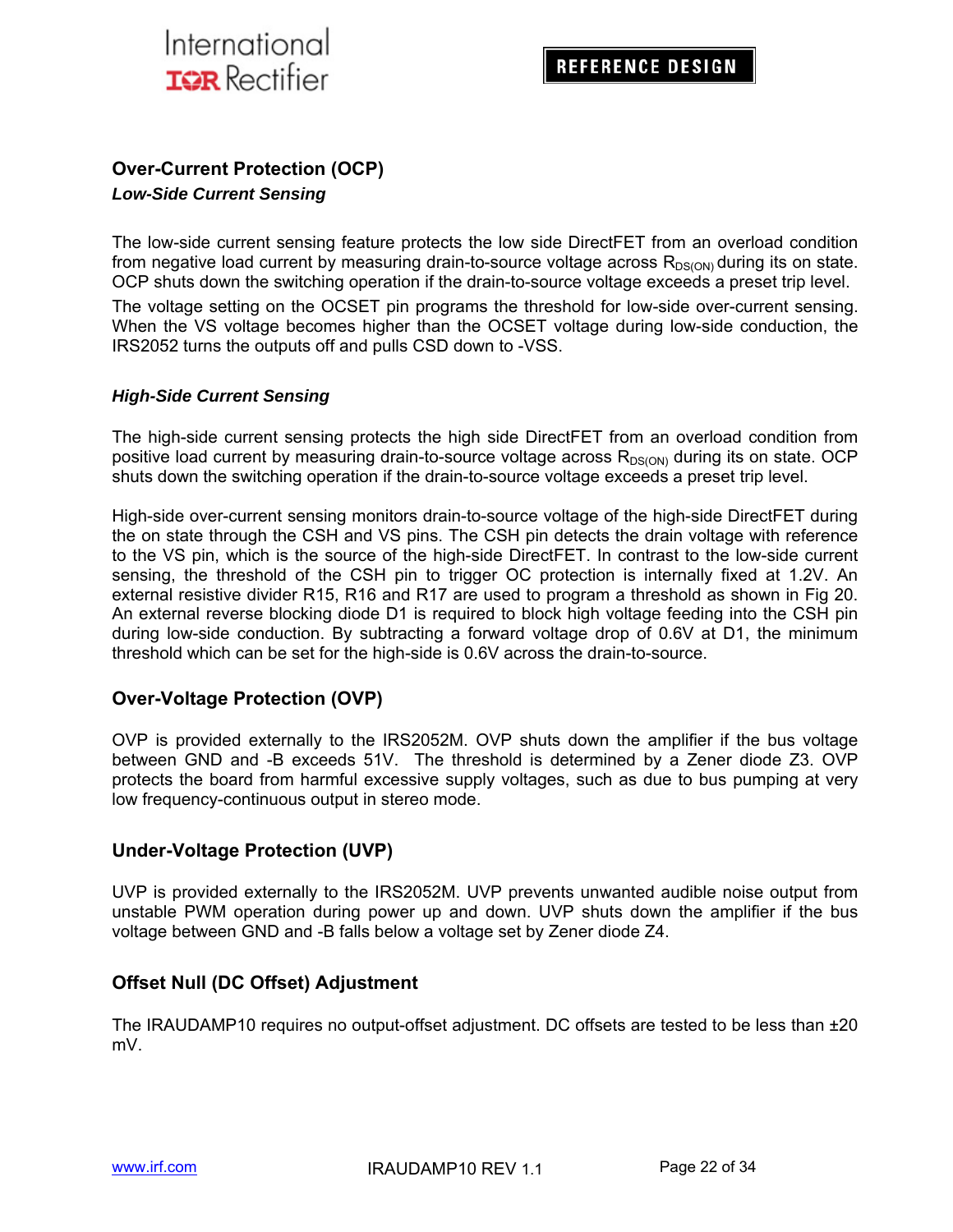#### **Over-Temperature Protection (OTP)**

The over temperature protection input OTP is for an external PTC Thermistor to monitor temperature of MOSFET. The OTP pin equips a 0.6mA internal current source to bias the external PTC resistor. Over temperature warning activates when the voltage at any of OTP input pin goes higher than 1.4V. Over temperature protection activates when the voltage at any of OTP input pin goes higher than 2.8V. A PTC thermistors, Rpa in Fig 19, is placed on bottom side PCB; which is close to the 4 DirectFETs; and monitors DirectFETs' temperature. If the temperature rises above 90 °C on the bottom side, make OTP input pin goes high and shuts down all 2 channels by pulling down the CSD pins of the IRS2052M. OTP recovers once the temperature cools down.

#### **On-chip Over Temperature Protection**

If the junction temperature TJ of IRS2052M becomes higher than on-chip thermal warning threshold 127°C, the on-chip over temperature protection pulls OTW pin down to GND. If the junction temperature TJ keeps increasing and exceed on-chip thermal shutdown threshold  $147^{\circ}$ C, the on-chip over temperature protection shuts down PWM, pulls OTW up to VAA and pulls FAULT pin down to GND as long as the junction temperature is higher than the threshold.

#### **Over Temperature Warning Output (OTW)**

OTW output is an open drain output referenced to GND to report whether the IRS2052M is experiencing high temperature from either OTP input or on-chip OTP. OTW activates if OTP pin voltage becomes higher than warning threshold, or if junction temperature reaches warning threshold.

#### **Fault Output**

FAULT output is an open drain output referenced to GND to report whether the IRS2052M is in shutdown mode or in normal operating condition. If FAULT pin is open, the IRS2052M is in normal operation mode.

Following conditions triggers shutdown internally and pulls FAULT pin down to GND.

- Over Current Protection
- Over Temperature Protection (internal or external via OTP pin)
- Shutdown mode from CSD pin voltage

### **Click and POP Noise Reduction**

Thanks to the click and pop elimination function built into the IRS2052M, the IRAUDAMP10 does not require any additional components for this function.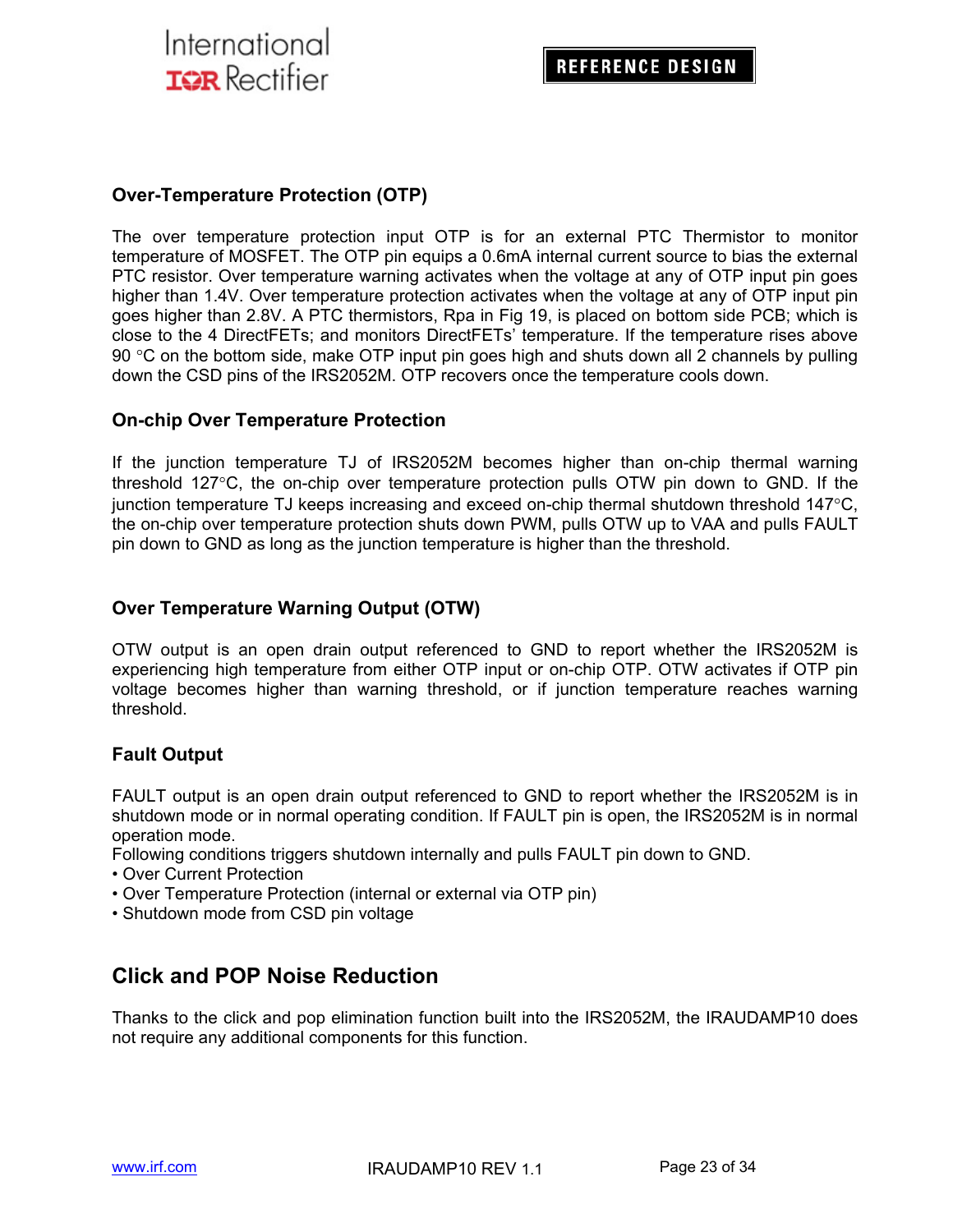### **Power Supply Requirements**

For convenience, the IRAUDAMP10 has all the necessary housekeeping power supplies onboard and only requires a pair of symmetric power supplies.

#### **House Keeping Power Supply**

The internally-generated housekeeping power supplies include ±5V for analog signal processing, and +12V supply  $(V_{\text{cc}})$  referred to the negative supply rail -B for DirectFET gate drive. The gate driver section of the IRS2052M uses VCC to drive gates of the DirectFETs.  $V_{CC}$  is referenced to – B (negative power supply). D2x, R18x and C10x form a bootstrap floating supply for the HO gate driver.

#### **Bus Pumping**

When the IRAUDAMP10 is running in stereo mode, the bus pumping effect takes place with low frequency, high output. Since the energy flowing in the Class D switching stage is bi-directional, there is a period where the Class D amplifier feeds energy back to the power supply. The majority of the energy flowing back to the supply is from the energy stored in the inductor in the output LPF. Usually, the power supply has no way to absorb the energy coming back from the load. Consequently the bus voltage is pumped up, creating bus voltage fluctuations.

Following conditions make bus pumping worse:

- 1. Lower output frequencies (bus-pumping duration is longer per half cycle)
- 2. Higher power output voltage and/or lower load impedance (more energy transfers between supplies)
- 3. Smaller bus capacitance (the same energy will cause a larger voltage increase)

The OVP protects IRAUDAMP10 from failure in case of excessive bus pumping. Bus voltage detection monitors only +B supply, assuming the bus pumping on the supplies is symmetric in +B and -B supplies.

#### **Load Impedance**

Each channel is optimized for a 4  $\Omega$  speaker load in half bridge.

### **Input Signal and Gain Setting**

A proper input signal is an analog signal ranging from 20Hz to 20kHz with up to 3  $V_{RMS}$  amplitude with a source impedance of no more than 600  $Ω$ . Input signal with frequencies from 30kHz to 60kHz may cause LC resonance in the output LPF, causing a large reactive current flowing through the switching stage, especially with greater than 8  $\Omega$  load impedances, and the LC resonance can activate OCP.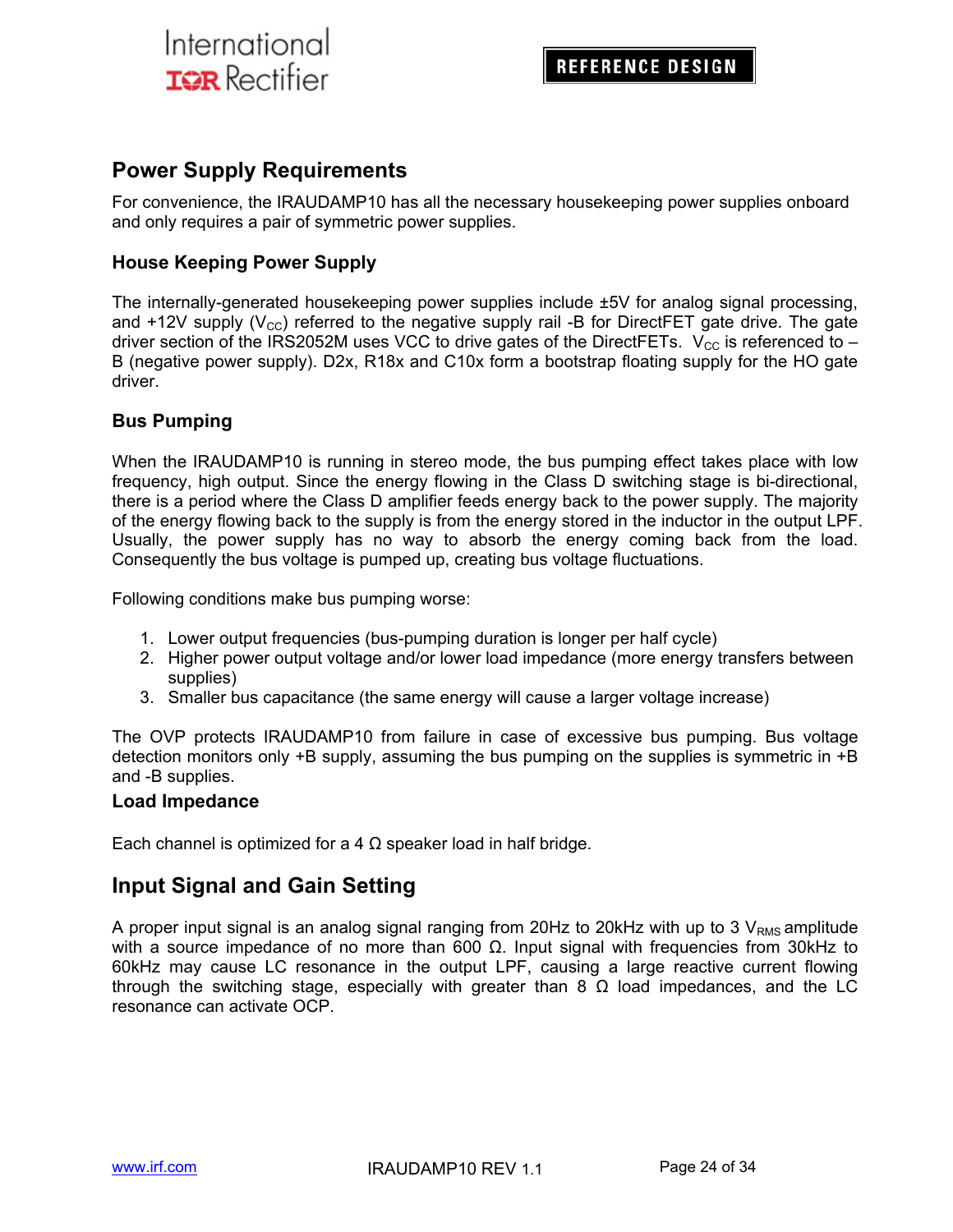The IRAUDAMP10 has an RC network called a Zobel network (R21 and C14) to damp the resonance and prevent peaking frequency response with light loading impedance. (Fig 21)



#### **Gain Setting**

The ratio of resistors {R4x/(R3x+R27x)}\*(R30x/R31x) in Fig 22 sets voltage gain. The IRAUDAMP10 has no on board volume control. To change the voltage gain, change the input resistor term R27x and R3x. Changing R4x affects PWM control loop design and may result poor audio performance.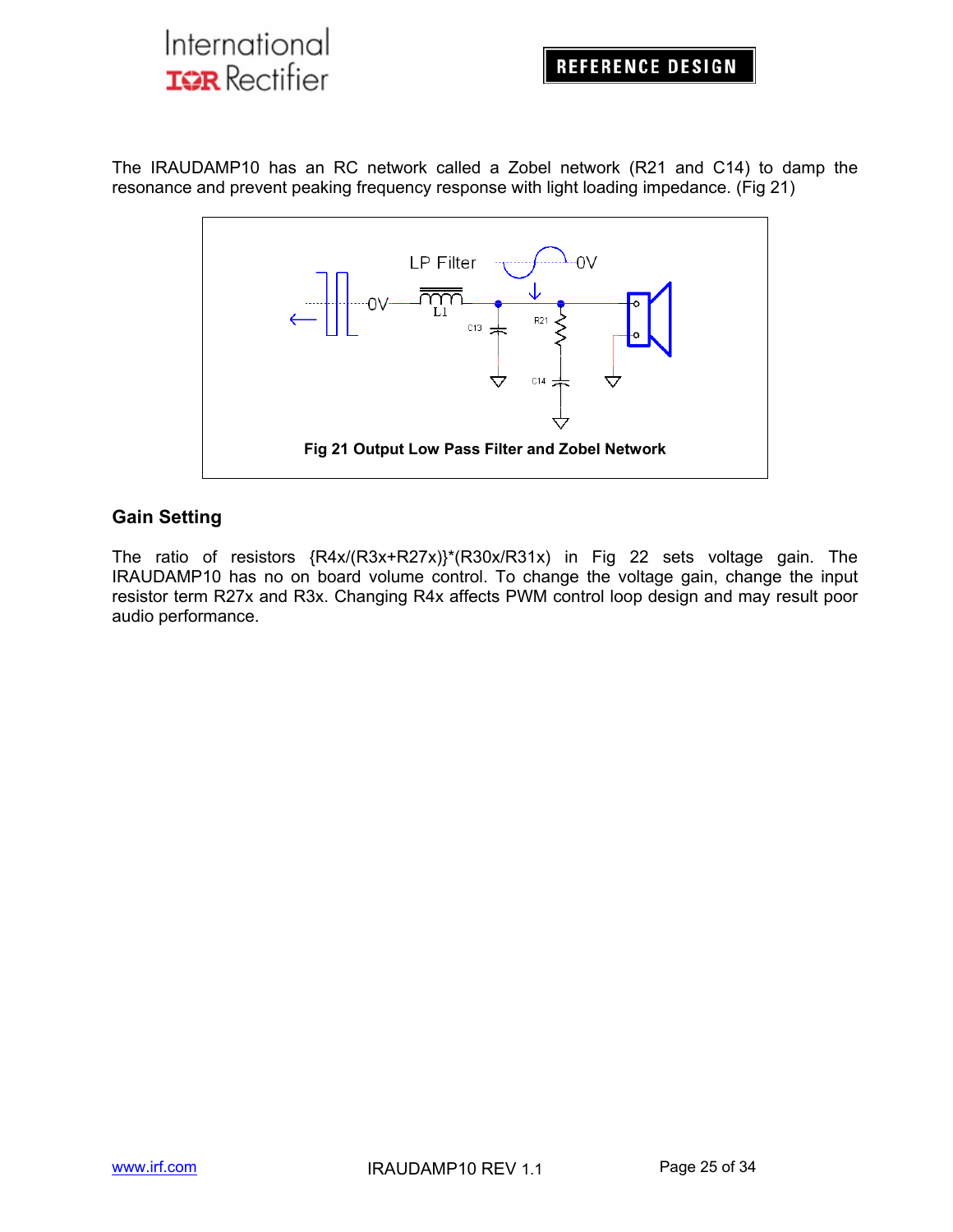REFERENCE DESIGN

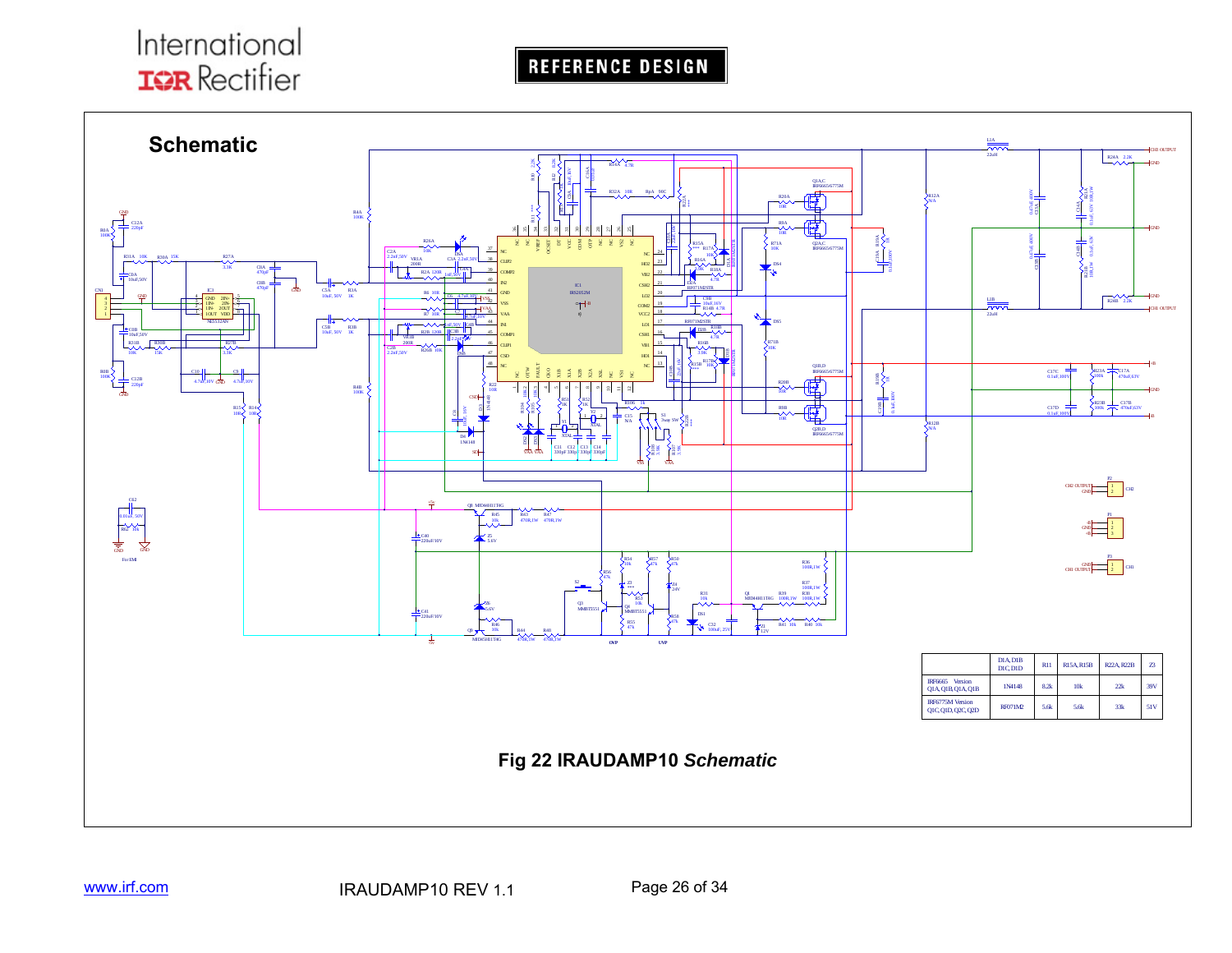### **IRAUDAMP10 Fabrication Materials**

### **Table 1 IRAUDAMP10 Electrical Bill of Materials**

| Quantity              | Value                               | Description                                     | Designator                      | Part Number            | Vender                                        |
|-----------------------|-------------------------------------|-------------------------------------------------|---------------------------------|------------------------|-----------------------------------------------|
|                       |                                     | CAP 10UF 50V ELECT SMG<br><b>RAD</b>            |                                 |                        |                                               |
| 4                     | 10uF, 50V<br>CAP CER 2200PF 50V 10% |                                                 | C0A, C0B, C5A, C5B              | 565-1106-ND            | United Chemi-Con<br><b>Murata Electronics</b> |
| 4                     | X7R 0603<br>2.2nF,50V               |                                                 | C2A, C2B, C3A, C3B              | 490-1500-1-ND          | North America                                 |
| $\mathbf{2}^{\prime}$ | 1nF,50V                             | <b>CAP 1000PF 50V</b><br>CERAMICX7R 0603        | C4A, C4B                        | 399-1082-1-ND          | Kemet                                         |
| 4                     | 4.7uF,10V                           | CAP CERM 4.7UF 10V Y5V<br>0805                  | C6, C7, C9, C10                 | 478-1429-1-ND          | <b>AVX Corporation</b>                        |
|                       |                                     | CAP CER 10UF 16V Y5V                            |                                 |                        | <b>Murata Electronics</b>                     |
| 1                     | 10uF, 16V                           | 1206                                            | C8                              | 490-3383-1-ND          | North America                                 |
| 2                     | 470pF                               | Polypropylene Film<br>Capacitors 100V 470pF 5%  | C8A, C8B                        | 505-FKP2470/100/5      | <b>WIMA</b>                                   |
| $\overline{c}$        | 10uF, 16V                           | CAP CER 10UF 16V Y5V<br>0805                    | C9A, C9B                        | 490-3347-1-ND          | <b>Murata Electronics</b><br>North America    |
| $\overline{c}$        | 22uF, 16V                           | CAP CER 22UF 16V X7R<br>1210                    | C10A, C10B                      | 445-3945-1-ND          | <b>TDK Corporation</b>                        |
| 4                     | 330pF, 50V                          | CAP CER 330PF 50V X7R<br>0603                   | C11, C12, C13, C14              | 445-5074-1-ND          | <b>TDK Corporation</b>                        |
| $\overline{2}$        | 220pF                               | CAP CER 220PF 50V 10%<br>X7R 0603               | C12A, C12B                      | 490-1483-1-ND          | Murata Electronics<br>North America           |
| 2                     | 0.47uF, 400V                        | CAP .47UF 400V METAL<br>POLYPRO                 | C13A, C13B                      | 495-1315-ND            | EPCOS Inc                                     |
| 2                     | 0.1uF, 63V                          | CAP FILM MKP .1UF 63VDC<br>2%                   | C14A, C14B                      | <b>BC2054-ND</b>       | Vishay/BC<br>Components                       |
|                       |                                     | CAP CER 10000PF 50V 10%<br>X7R 0603             |                                 |                        | Murata Electronics<br>North America           |
| $\overline{c}$        | 0.01uF,50V                          | CAP 470UF 63V ELECT                             | C16A, C62                       | 490-1512-1-ND          |                                               |
| $\overline{c}$        | 470uF,63V                           | <b>SMG RAD</b><br><b>CAP CER .10UF 100V X7R</b> | C17A, C17B                      | 565-1131-ND            | United Chemi-Con                              |
| 4                     | 0.1uF, 100V                         | 10% 0805                                        | C17C, C17D, C19A, C19B          | 445-1418-1-ND          | <b>TDK Corporation</b>                        |
| 1                     | 100uF, 25V                          | CAP 100UF 25V ELECT<br><b>SMG RAD</b>           | C32                             | 565-1059-ND            | United Chemi-Con                              |
| 2                     | 220uF, 10V                          | CAP 220UF 10V ELECT<br><b>SMG RAD</b>           | C40, C41                        | 565-1021-ND            | United Chemi-Con                              |
| 1                     | <b>INPUT</b>                        | TERMINAL BLOCK 3.5MM<br>4POS PCB                | CN <sub>1</sub>                 | ED1516-ND              | On Shore Technology<br>Inc                    |
| 4                     | RF071M2STR                          | DIODE 200V 700MA SOD123                         | D1A, D1B, D2A, D2B              | RF071M2SCT-ND          | Rohm Semiconductor                            |
|                       |                                     | <b>DIODE SWITCH 100V</b>                        |                                 |                        |                                               |
| $\overline{c}$        | 1N4148                              | 400MW SOD123                                    | D3, D4                          | 1N4148W-FDICT-ND       | Diodes Inc                                    |
| $\mathbf{1}$          | <b>LED AMBER</b>                    | LED AMBER CLR THIN 0805<br><b>SMD</b>           | DS <sub>1</sub>                 | 160-1419-1-ND          | Lite-On Inc                                   |
| 2                     | LED RED                             | LED SUPER RED CLEAR<br>0805 SMD                 | DS2, DS3                        | 160-1415-1-ND          | Lite-On Inc                                   |
| $\overline{c}$        | LED BLUE                            | LED 468NM BLUE CLEAR<br>0805 SMD                | DS4, DS5                        | 160-1645-1-ND          | Lite-On Inc                                   |
| 2                     | <b>LED GREEN</b>                    | LED GREEN CLEAR 0805<br>SMD                     | DSA, DSB                        | 160-1414-1-ND          | Lite-On Inc                                   |
| 1                     | <b>IRS2052M</b>                     | 2ch Audio Class D Controller                    | IC <sub>1</sub>                 | IR2052MPBF             | International Rectifier                       |
| $\mathbf{1}$          | <b>NE5532AN</b>                     | IC OPAMP DUAL LOW<br>NOISE 8-DIP                | IC <sub>3</sub>                 | NE5532ANGOS-ND         | <b>ON Semiconductor</b>                       |
| $\overline{c}$        | 22uH                                | Class D inductor, 22uH                          | LA, L1B                         | 7G17A-220M             | Inductors, Inc./SAGAMI<br>ELEC CO., LTD.      |
| $\mathbf{1}$          | Header 3                            | CONN TERM BLOCK PCB<br>5.0MM 3POS               | P <sub>1</sub>                  | 281-1415-ND            | Weidmuller                                    |
| $\overline{2}$        | SP OUT                              | CONN TERM BLOCK PCB<br>5.0MM 2POS               | P <sub>2</sub> , P <sub>3</sub> | 281-1414-ND            | Weidmuller                                    |
| 2                     | MJD44H11T4G                         | TRANS PWR NPN 8A 80V<br><b>DPAK</b>             | Q1, Q8                          | MJD44H11T4GOSCT-<br>ND | ON Semiconductor                              |
|                       |                                     | MOSFET, 150V, 28A, 47                           |                                 |                        |                                               |
|                       |                                     | mOhm, 25 nC Qg, Med Can,                        |                                 |                        |                                               |
| 4                     | IRF6775MPBF                         | optimized for Audio                             | Q1A, Q1B, Q2A, Q2B              | IRF6775MTR1PBF         | International Rectifier                       |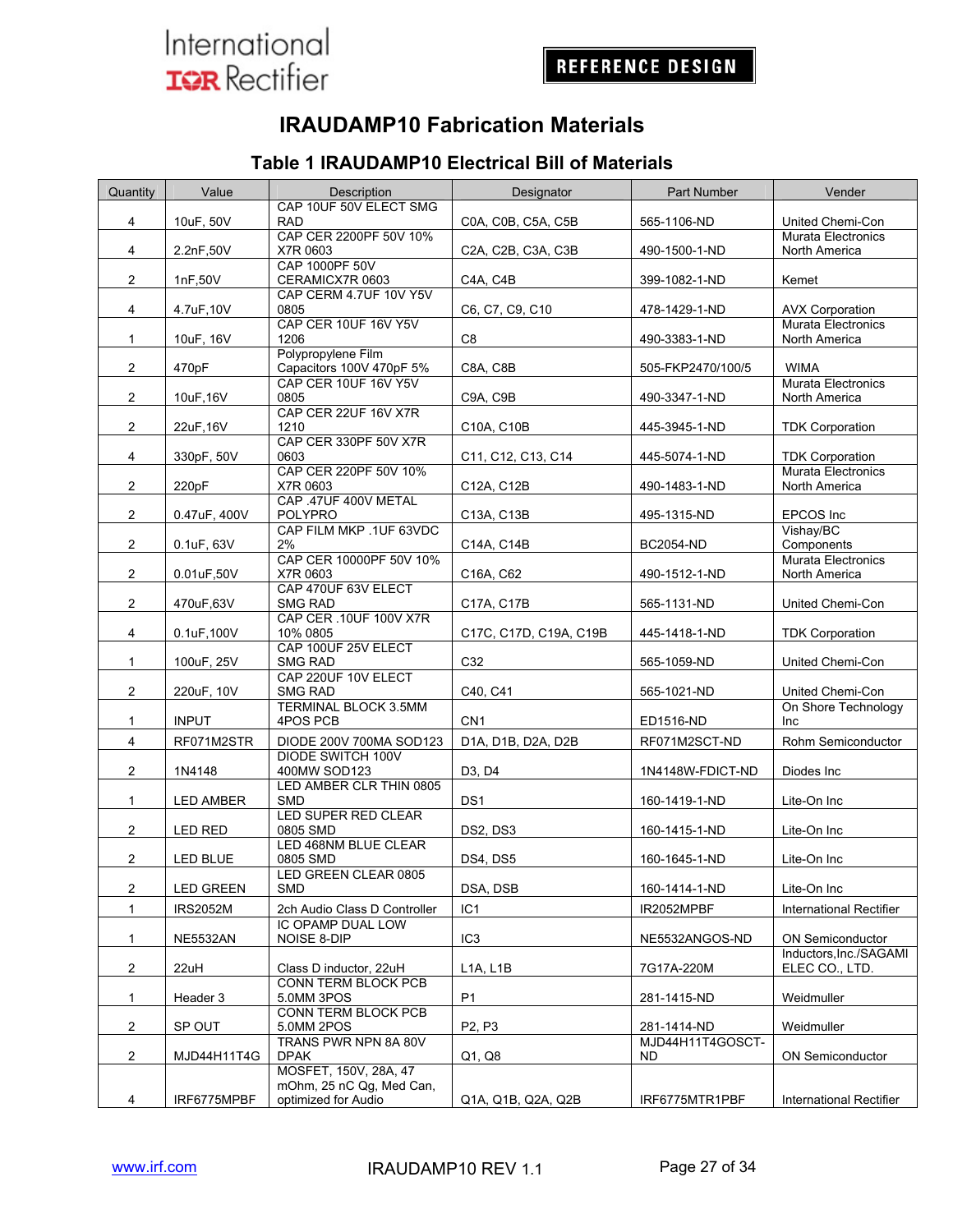## **REFERENCE DESIGN**

|                |                 | MOSFET, 100V, 19A, 62                            |                                                                                           |                                  |                                                     |
|----------------|-----------------|--------------------------------------------------|-------------------------------------------------------------------------------------------|----------------------------------|-----------------------------------------------------|
|                |                 | mOhm, 8.7 nC Qg, Small                           |                                                                                           |                                  |                                                     |
| 0              | N/A             | Can, optimized for Audio<br>TRANS NPN 160V 350MW | Q1C, Q1D, Q2C, Q2D                                                                        | IRF6665TR1PBF<br>MMBT5551-FDICT- | International Rectifier                             |
| $\overline{2}$ | <b>MMBT5551</b> | SMD SOT23-3                                      | Q3, Q4                                                                                    | <b>ND</b>                        | Diodes Inc                                          |
|                |                 | TRANS PWR PNP 8A 80V                             |                                                                                           | MJD45H11T4GOSCT-                 |                                                     |
| 1              | MJD45H11T4G     | <b>DPAK</b>                                      | Q <sub>9</sub>                                                                            | ND                               | ON Semiconductor                                    |
|                |                 | RES 100K OHM 1/10W 5%                            |                                                                                           |                                  |                                                     |
| 4              | 100K            | 0603 SMD<br>RES 120 OHM 1/10W 5%                 | R0A, R0B, R23A, R23B                                                                      | RHM100KGCT-ND                    | Rohm Semiconductor                                  |
| $\overline{a}$ | 120R            | 0603 SMD                                         | <b>R2A, R2B</b>                                                                           | RHM120GCT-ND                     | Rohm Semiconductor                                  |
|                |                 | RES 1.00K OHM 1/8W 1%                            |                                                                                           |                                  |                                                     |
| $\overline{2}$ | 1K              | 0805 SMD                                         | R <sub>3</sub> A, R <sub>3</sub> B                                                        | RHM1.00KCRCT-ND                  | Rohm Semiconductor                                  |
| $\overline{2}$ | 100K            | RES 100K OHM 1/8W 1%<br>0805 SMD                 | <b>R4A, R4B</b>                                                                           | RHM100KCRCT-ND                   | Rohm Semiconductor                                  |
|                |                 |                                                  | R6, R7, R9A, R9B, R14,                                                                    |                                  |                                                     |
|                |                 | RES 10 OHM 1/10W 5%                              | R15, R20A, R20B, R22,                                                                     |                                  |                                                     |
| 10             | 10R             | 0603 SMD                                         | <b>R32A</b>                                                                               | RHM10GCT-ND                      | Rohm Semiconductor                                  |
|                |                 | RES 2.2K OHM 1/10W 5%                            |                                                                                           |                                  |                                                     |
| $\mathbf{1}$   | 2.2K            | 0603 SMD<br>RES 5.6K OHM 1/10W 5%                | R <sub>10</sub>                                                                           | RHM2.2KGCT-ND                    | Rohm Semiconductor                                  |
| 3              | 5.6K            | 0603 SMD                                         | R11, R15A, R15B                                                                           | RHM5.6KGCT-ND                    | Rohm Semiconductor                                  |
|                |                 | RES 8.2K OHM 1/10W 5%                            |                                                                                           |                                  |                                                     |
| 1              | 8.2K            | 0603 SMD                                         | R <sub>12</sub>                                                                           | RHM8.2KGCT-ND                    | Rohm Semiconductor                                  |
| $\Omega$       | N/A             |                                                  | R12A, R12B                                                                                | N/A                              |                                                     |
|                |                 | RES 1.0K OHM 1/10W 5%                            |                                                                                           |                                  |                                                     |
| 5              | 1K              | 0603 SMD<br>RES 4.7 OHM 1/10W 5%                 | R <sub>13</sub> , R <sub>51</sub> , R <sub>52</sub> , R <sub>106</sub> , R <sub>108</sub> | RHM1.0KGCT-ND                    | Rohm Semiconductor                                  |
| 4              | 4.7R            | 0603 SMD                                         | R14A, R14B, R18A, R18B                                                                    | RHM4.7GCT-ND                     | Rohm Semiconductor                                  |
|                |                 | RES 3.9K OHM 1/10W 5%                            |                                                                                           |                                  |                                                     |
| 3              | 3.9K            | 0603 SMD                                         | R16A, R16B, R107                                                                          | RHM3.9KGCT-ND                    | Rohm Semiconductor                                  |
|                |                 |                                                  | R17A, R17B, R26A, R26B,                                                                   |                                  |                                                     |
| 13             | 10K             | RES 10K OHM 1/10W 5%<br>0603 SMD                 | R45, R46, R53, R54, R62,<br>R71A, R71B, R104, R105                                        | RHM10KGCT-ND                     | Rohm Semiconductor                                  |
|                |                 | RES 1.0 OHM 1/8W 5% 0805                         |                                                                                           |                                  |                                                     |
| 2              | 1R              | <b>SMD</b>                                       | R19A, R19B                                                                                | RHM1.0ARCT-ND                    | Rohm Semiconductor                                  |
|                |                 | RES 10 OHM 1W 1% 2512                            |                                                                                           |                                  |                                                     |
| $\overline{2}$ | 10R,1W          | <b>SMD</b><br>RES 33.0K OHM 1/8W 1%              | R21A, R21B                                                                                | PT10AECT-ND                      | Panasonic - ECG                                     |
| $\overline{2}$ | 33K             | 0805 SMD                                         | R22A, R22B                                                                                | RHM33.0KCRCT-ND                  | Rohm Semiconductor                                  |
|                |                 | RES 2.2K OHM 1/8W 5%                             |                                                                                           |                                  |                                                     |
| $\overline{2}$ | 2.2K            | 0805 SMD                                         | R24A, R24B                                                                                | RHM2.2KARCT-ND                   | Rohm Semiconductor                                  |
| $\overline{2}$ | 3.3K            | RES 3.3K OHM 1/10W 5%<br>0603 SMD                | R27A, R27B                                                                                | RHM3.3KGCT-ND                    | Rohm Semiconductor                                  |
|                |                 | RES 15.0K OHM 1/8W 1%                            |                                                                                           |                                  |                                                     |
| 2              | 15K             | 0805 SMD                                         | R30A, R30B                                                                                | RHM15.0KCRCT-ND                  | Rohm Semiconductor                                  |
|                |                 | RES 10.0K OHM 1/8W 1%                            |                                                                                           |                                  |                                                     |
| 5              | 10K             | 0805 SMD                                         | R31, R31A, R31B, R40, R41                                                                 | RHM10.0KCRCT-ND                  | Rohm Semiconductor                                  |
| 4              | 100R, 1W        | RES 100 OHM 1W 5% 2512<br><b>SMD</b>             | R36, R37, R38, R39                                                                        | PT100XCT-ND                      | Panasonic - ECG                                     |
|                |                 | RES 470 OHM 1W 5% 2512                           |                                                                                           |                                  |                                                     |
| 4              | 470R.1W         | <b>SMD</b>                                       | R43, R44, R47, R48                                                                        | PT470XCT-ND                      | Panasonic - ECG                                     |
|                |                 | RES 47K OHM 1/10W 5%                             |                                                                                           |                                  |                                                     |
| 5              | 47K             | 0603 SMD<br>Thermistors - PTC PTC Temp           | R50, R55, R56, R57, R58                                                                   | RHM47KGCT-ND                     | Rohm Semiconductor<br>Vishay/BC                     |
| 1              | 90C             | Prot. 90C                                        | <b>RpA</b>                                                                                | 594-2381-675-20907               | Components                                          |
|                |                 | SWITCH ROTARY SP-3POS                            |                                                                                           |                                  |                                                     |
| 1              | 3way SW         | <b>SMD</b>                                       | S1                                                                                        | 401-1962-1-ND                    | <b>C&amp;K Components</b>                           |
| 1              | SW-PB           | 6MM LIGHT TOUCH SW H=5                           | S <sub>2</sub>                                                                            | P8010S-ND                        | Panasonic - ECG                                     |
|                |                 | POT 200 OHM 3MM CERM                             |                                                                                           |                                  |                                                     |
| 2              | 200R VR         | SQ TOP SMD                                       | VR1A, VR1B                                                                                | ST32ETB201CT-ND                  | Copal Electronics Inc.<br><b>Murata Electronics</b> |
| 1              | <b>XTAL</b>     | CER RESONATOR 400KHz                             | Y1                                                                                        | 490-1186-ND                      | North America                                       |
|                |                 |                                                  |                                                                                           |                                  | Murata Electronics                                  |
| 1              | <b>XTAL</b>     | CER RESONATOR 455KHZ                             | <b>Y2</b>                                                                                 | 490-1187-ND                      | North America                                       |
|                |                 | DIODE ZENER 12V 500MW                            |                                                                                           |                                  |                                                     |
| 1              | 12V             | SOD-123                                          | Z1                                                                                        | BZT52C12-FDICT-ND                | Diodes Inc                                          |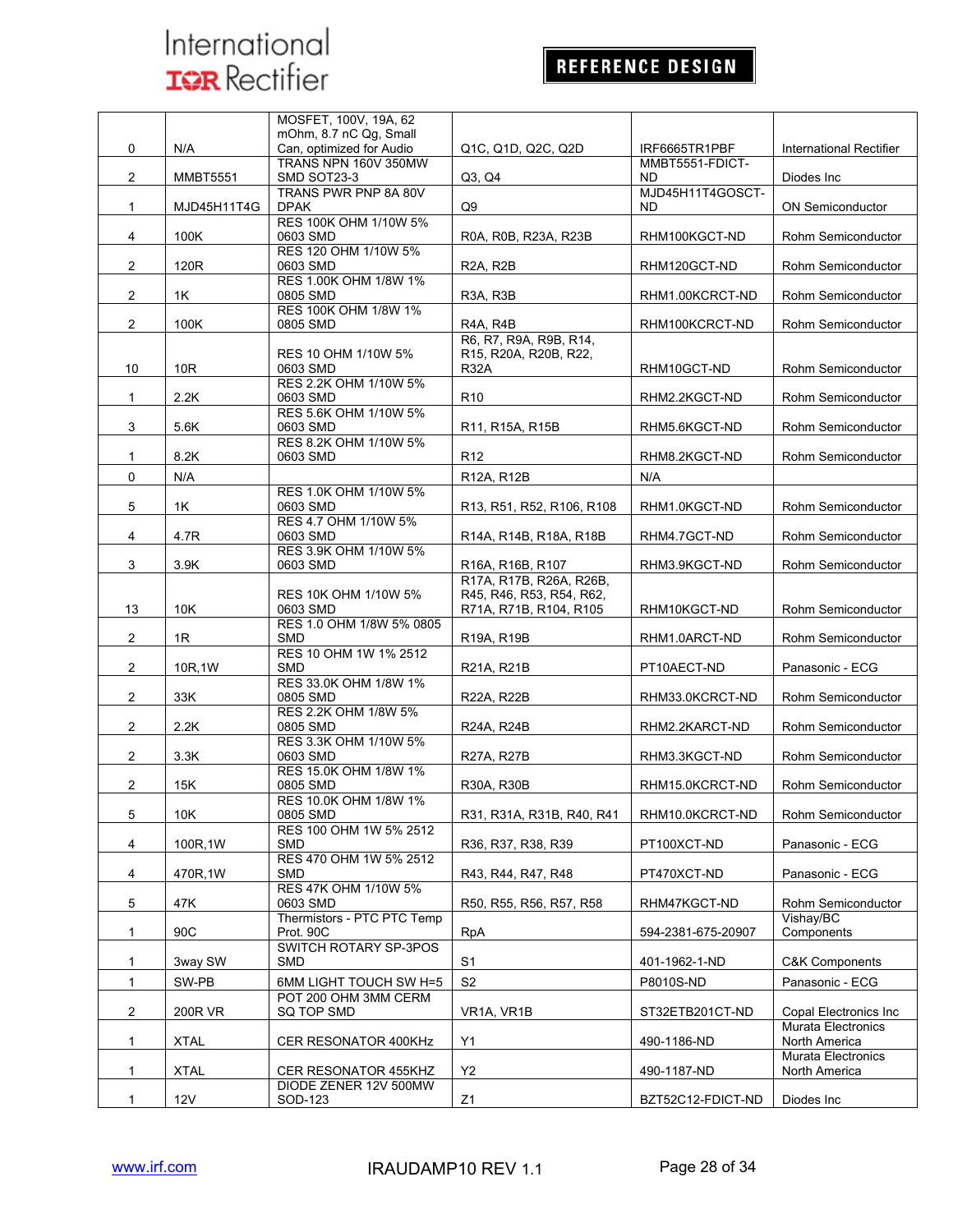## **REFERENCE DESIGN**

|      | DIODE ZENER 51V 410MW  |        |                   |                  |
|------|------------------------|--------|-------------------|------------------|
| 51 V | SOD-123                | Z3     | BZT52C51-FDICT-ND | Diodes Inc.      |
|      | DIODE ZENER 24V 500MW  |        |                   |                  |
| 24V  | SOD-123                | Z4     | BZT52C24-FDICT-ND | Diodes Inc.      |
|      | DIODE ZENER 5.6V 500MW |        | MMSZ5V6T1GOSCT-   |                  |
| 5.6V | SOD-123                | Z5. Z6 | <b>ND</b>         | ON Semiconductor |

#### **Table 2 IRAUDAMP10 Mechanical Bill of Materials**

| Quantity | Value               | <b>Description</b>                                   | Designator                                                                                                      | Digikey P/N      | Vendor                       |
|----------|---------------------|------------------------------------------------------|-----------------------------------------------------------------------------------------------------------------|------------------|------------------------------|
|          | Washer #4 SS        | <b>WASHER LOCK INTERNAL</b><br>#4 SS                 | Lock washer 1. Lock washer 2.<br>Lock washer 3. Lock washer 4.<br>Lock washer 5, Lock washer 6<br>Lock washer 7 | <b>H729-ND</b>   | <b>Building</b><br>Fasteners |
|          | <b>PCB</b>          | <b>Print Circuit Board</b><br>IRAUDAM11 Rev 3.0 .PCB | PCB <sub>1</sub>                                                                                                |                  | Custom                       |
|          | Screw 4-<br>40X5/16 | <b>SCREW MACHINE PHILLIPS</b><br>4-40X5/16           | Screw 1, Screw 2, Screw 3,<br>Screw 4, Screw 5, Screw 6,<br>Screw 7.                                            | <b>H343-ND</b>   | <b>Building</b><br>Fasteners |
| 4        | Stand off 0.5"      | STANDOFF HEX 4-<br>40THR .500"L ALUM                 | Stand Off 1, Stand Off 2, Stand<br>Off 3. Stand Off 4                                                           | 1893K-ND         | Keystone<br>Electro-<br>nics |
| 1/16     | AAVID 4880G         | "THERMAL PAD .080" 4X4<br><b>GAPPAD</b>              | thermal pad under heatsink                                                                                      | <b>BER164-ND</b> | Therm-<br>alloy              |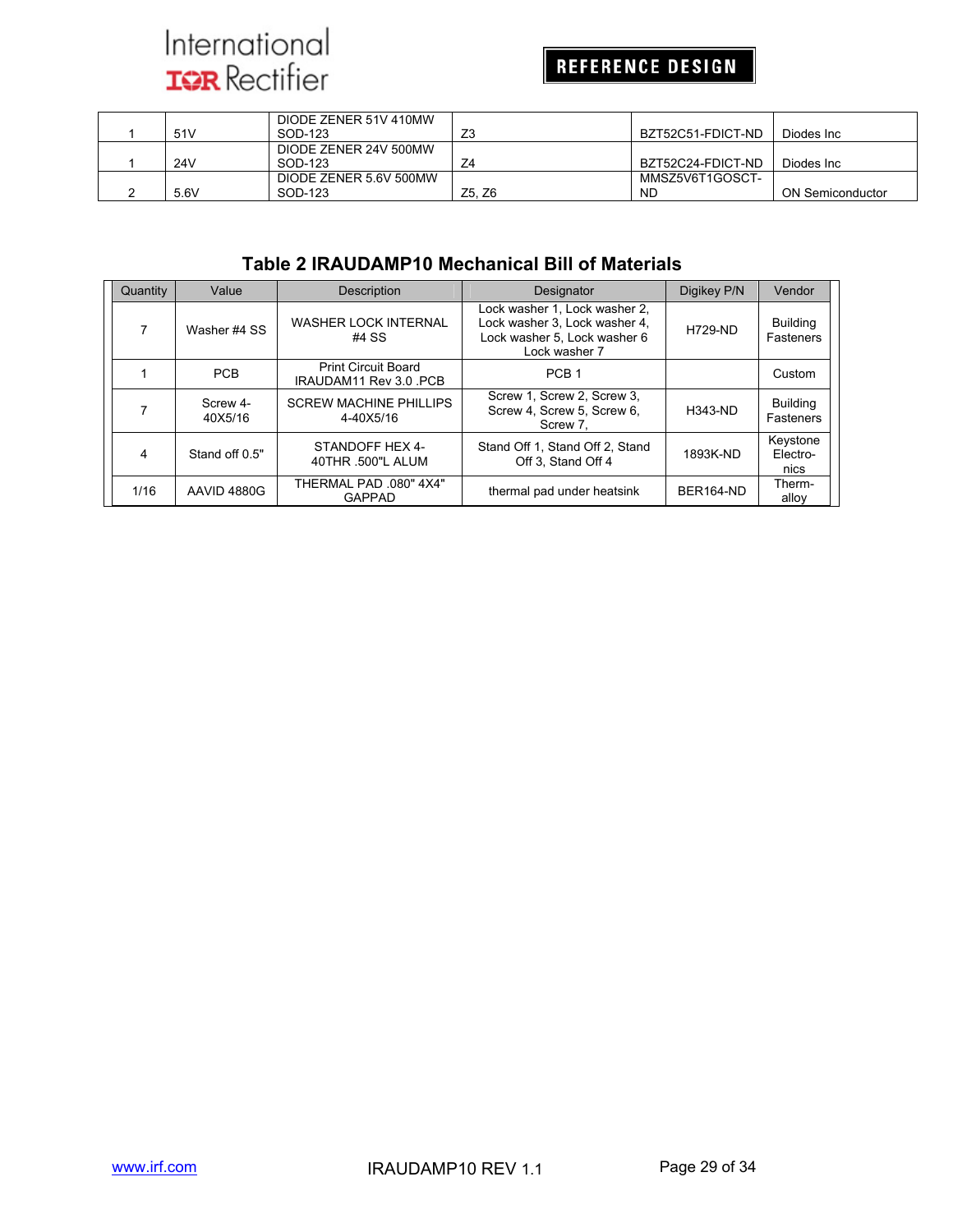**REFERENCE DESIGN** 

### *IRAUDAMP10 Hardware*



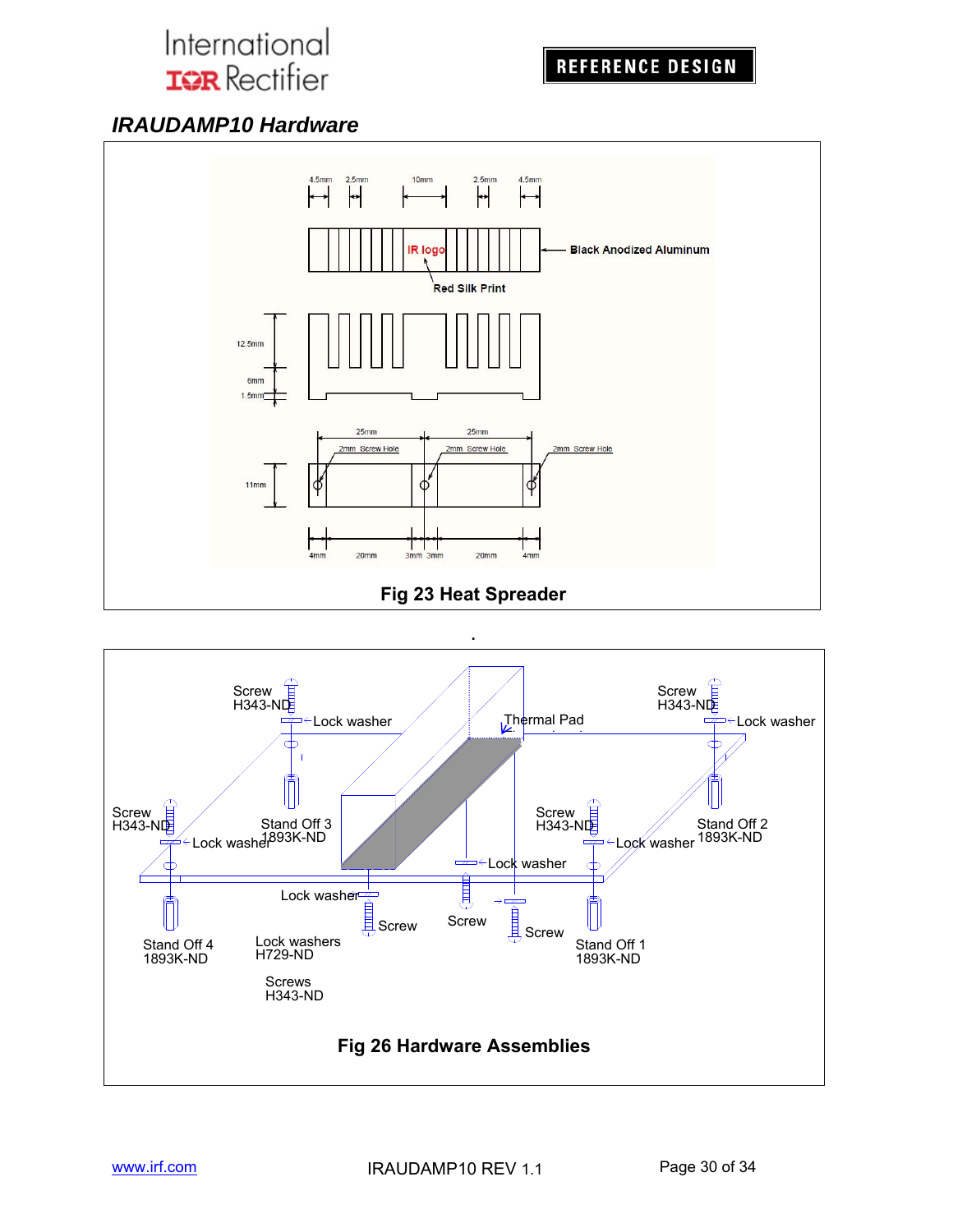

### **IRAUDAMP10 PCB Specifications**

PCB:

- 1. Two Layers SMT PCB with through holes
- 2. 1/16 thickness
- 3. 2/0 OZ Cu
- 4. FR4 material
- 5. 10 mil lines and spaces
- 6. Solder Mask to be Green enamel EMP110 DBG (CARAPACE) or Enthone Endplate DSR-3241or equivalent.
- 7. Silk Screen to be white epoxy non conductive per IPC–RB 276 Standard.
- 8. All exposed copper must finished with TIN-LEAD Sn 60 or 63 for 100u inches thick.
- 9. Tolerance of PCB size shall be 0.010 –0.000 inches
- 10. Tolerance of all Holes is -.000 + 0.003"
- 11. PCB acceptance criteria as defined for class II PCB'S standards.

Gerber Files Apertures Description:

All Gerber files stored in the attached CD-ROM were generated from Protel Altium Designer Altium Designer 6. Each file name extension means the following:

- 1. .gtl Top copper, top side
- 2. .gbl Bottom copper, bottom side
- 3. .gto Top silk screen
- 4. .gbo Bottom silk screen
- 5. .gts Top Solder Mask
- 6. .gbs Bottom Solder Mask
- 7. .gko Keep Out,
- 8. .gm1 Mechanical1
- 9. .gd1 Drill Drawing
- 10. .gg1 Drill locations
- 11. .txt CNC data
- 12. .apr Apertures data

Additional files for assembly that may not be related with Gerber files:

- 13. .pcb PCB file
- 14. .bom Bill of materials
- 15. .cpl Components locations
- 16. .sch Schematic
- 17. .csv Pick and Place Components
- 18. .net Net List
- 19. .bak Back up files
- 20. .lib PCB libraries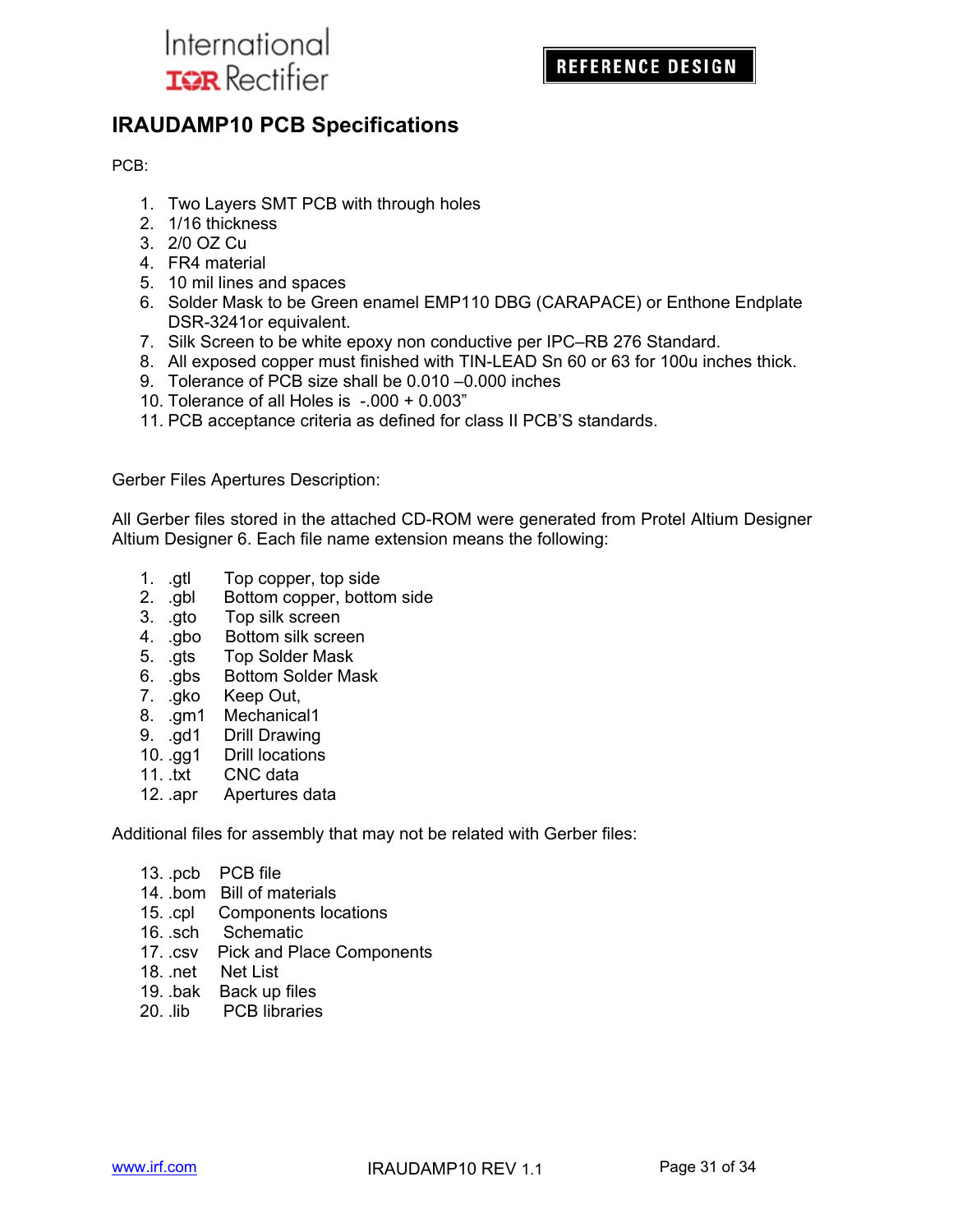### **REFERENCE DESIGN**

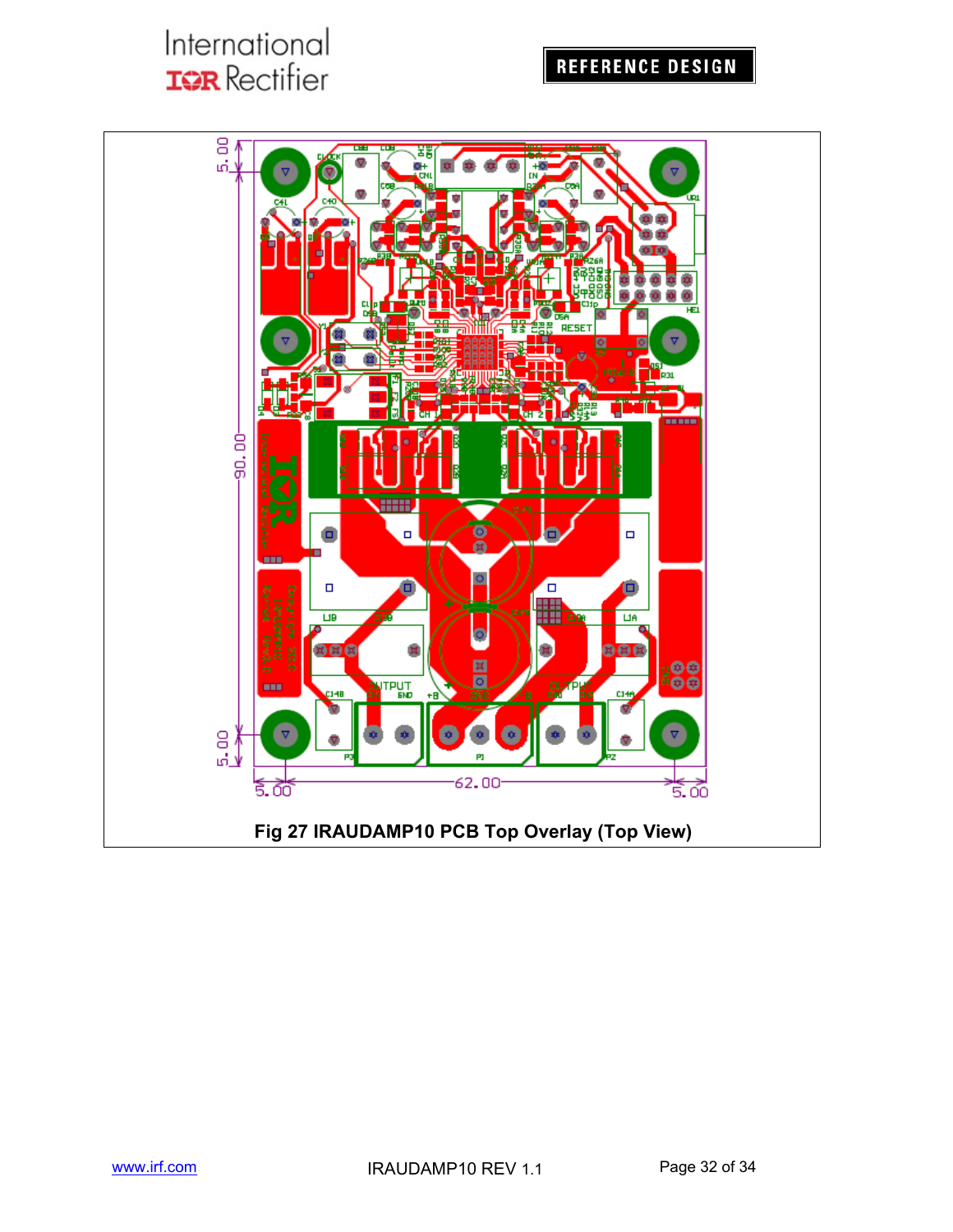## **REFERENCE DESIGN**